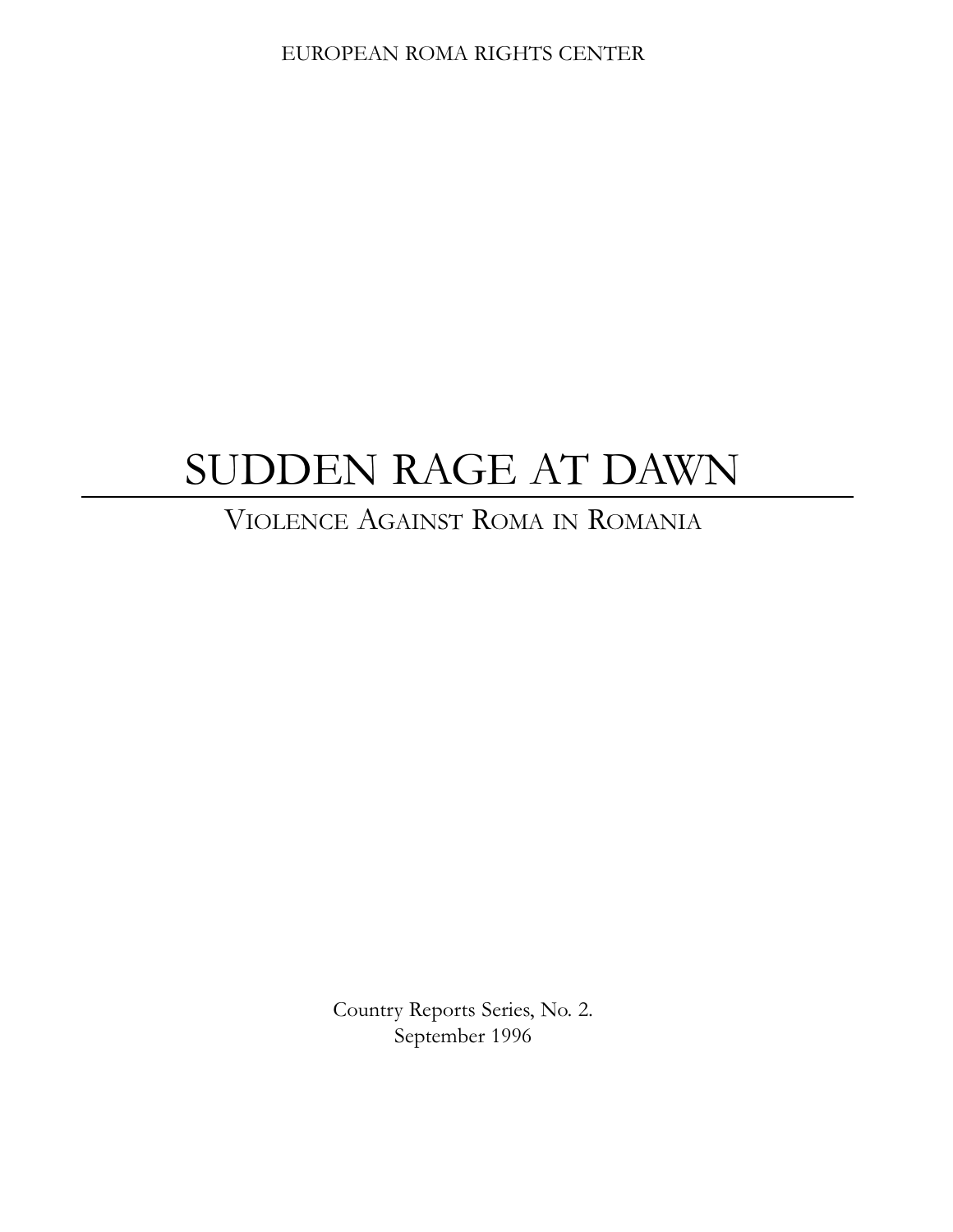he Roma (Gypsies) remain to date the most deprived ethnic group of Europe. Almost everywhere, their fundamental civil rights are threatened. Disturbing cases of racist violence targeting Roma have occurred in recent years. Discrimination against Roma in employment, education, health care, administrative and other services is common in many societies. Hate speech against Roma deepens the negative stereotypes which pervade European public opinion. The European Roma Rights Center is an international initiative for monitoring the human rights situation of Roma and providing legal defense in cases of human rights abuse.

## **BOARD OF DIRECTORS:**

Chair: ANDRÁS BÍRÓ (Hungary)

**ISABEL FONSECA (UK)** NICOLAE GHEORGHE (Romania) DEBORAH HARDING (USA) RUDKO KAWCZYŃSKI (GERMANY) KHRISTO KYUCHUKOV (Bulgaria) LORD LESTER OF HERNE HILL QC (UK) **EDGAR MORIN** (France) INA ZOON (Czech Republic/Spain)

Executive Director: Dimitrina Petrova

This report was written by Veronika Leila Szente and edited by Dimitrina Petrova. Associate Editor: Claude Cahn Graphic Design: Createch Ltd./Judit Kovács

Copyright © September 1996, European Roma Rights Center. All rights reserved. ISBN 963 04 7171 X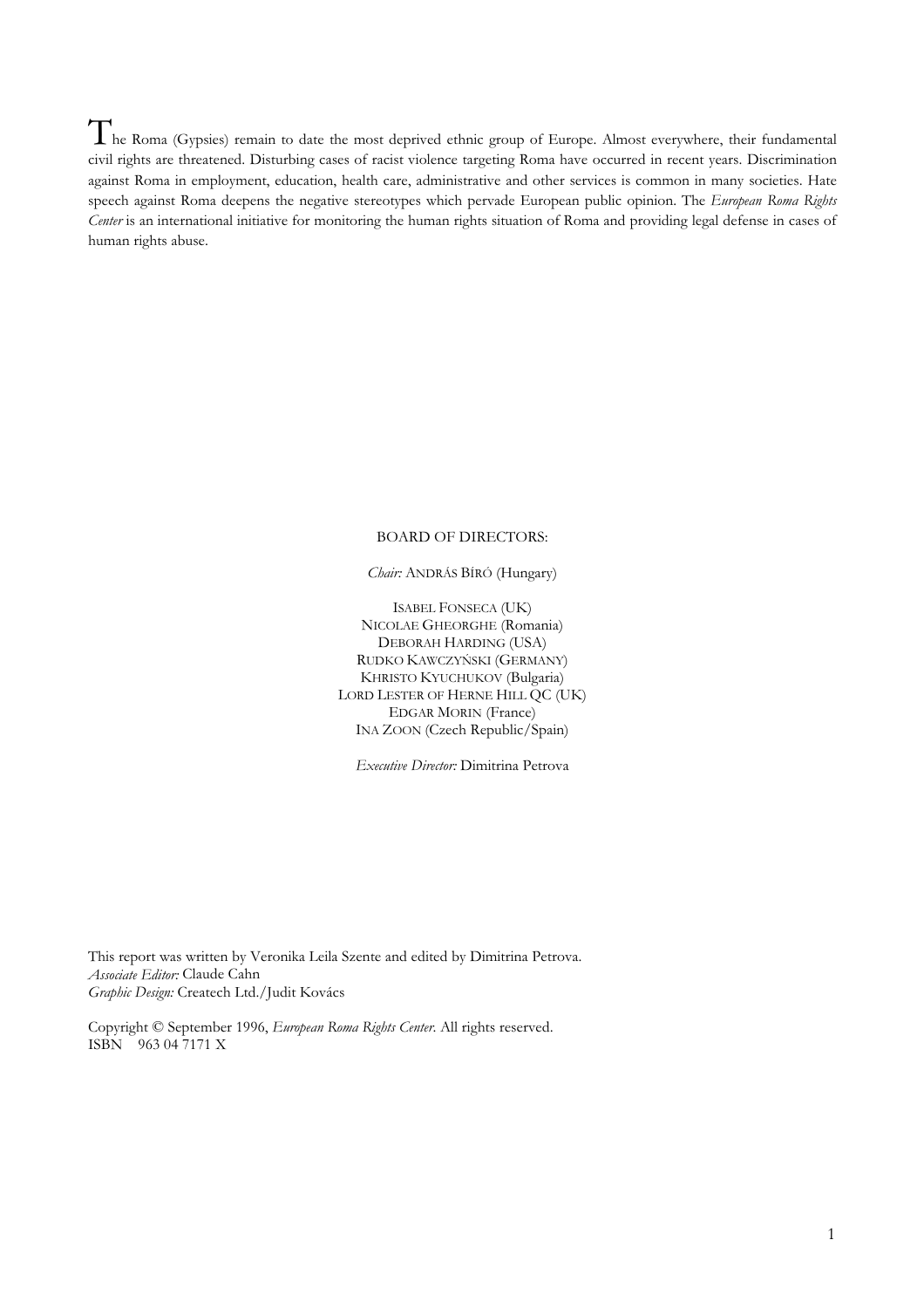The European Roma Rights Center is grateful for the time, effort and help given by the following people, without whom the preparation of this report would have been impossible:

Numerous Romani victims and witnesses of human rights abuses agreed to be interviewed and took the time to provide the European Roma Rights Center with information on their cases.

Patrick de Briev, Vera Câmpeanu, Nicolae Gheorghe, István Haller, Maria Ionescu, Michelle Kelso, Emilian Niculae, Dan-Sergiu Oprea, Andrei Schwartz, Carmen Sipos and Manuela Stefanescu provided invaluable expertise on the situation of Roma in Romania and Romanian law.

Éva Báthory, Antonia Creteanu, Romulus Cristea, Călin Goina, Cristina Hanganu, Antoaneta Roman and Csaba Szilágyi helped enormously during and after the field missions.

Mats Ekström, Nida Gelazis, Nikolai Gughinski, Stephen Humphreys, Agata Morgan and Nidhi Trehan read one or more drafts of the report and provided stylistic and substantive commentary on it.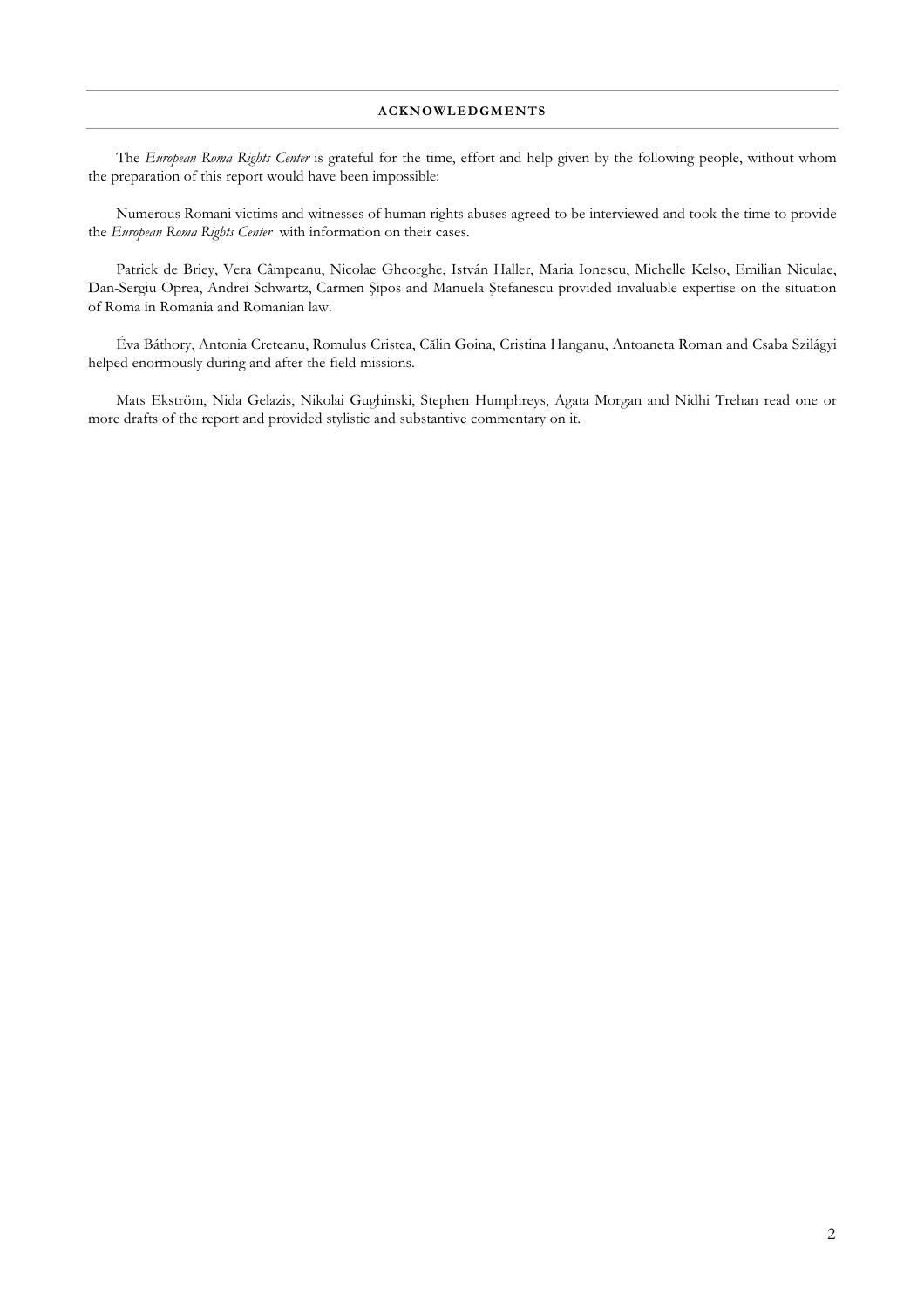| 1. |                                                                       | Introduction |  |      |  |
|----|-----------------------------------------------------------------------|--------------|--|------|--|
| 2. |                                                                       |              |  |      |  |
|    |                                                                       | Hădăreni     |  | p. 7 |  |
|    |                                                                       | Ogrezeni     |  | p. 8 |  |
|    |                                                                       |              |  |      |  |
| 3. | Official Violence                                                     |              |  |      |  |
|    | 3.1.                                                                  |              |  |      |  |
|    |                                                                       | 3.1.1.       |  |      |  |
|    |                                                                       |              |  |      |  |
|    |                                                                       | 3.1.2.       |  |      |  |
|    |                                                                       |              |  |      |  |
|    |                                                                       |              |  |      |  |
|    |                                                                       |              |  |      |  |
|    |                                                                       | 3.1.3.       |  |      |  |
|    |                                                                       |              |  |      |  |
|    |                                                                       |              |  |      |  |
|    |                                                                       |              |  |      |  |
|    | 3.2.                                                                  |              |  |      |  |
| 4. |                                                                       |              |  |      |  |
| 5. | A Just Settlement: Recommendations of the European Roma Rights Center |              |  |      |  |
| 6. |                                                                       | Bibliography |  |      |  |
| 7. |                                                                       | Appendices   |  |      |  |
|    | Endnotes                                                              |              |  |      |  |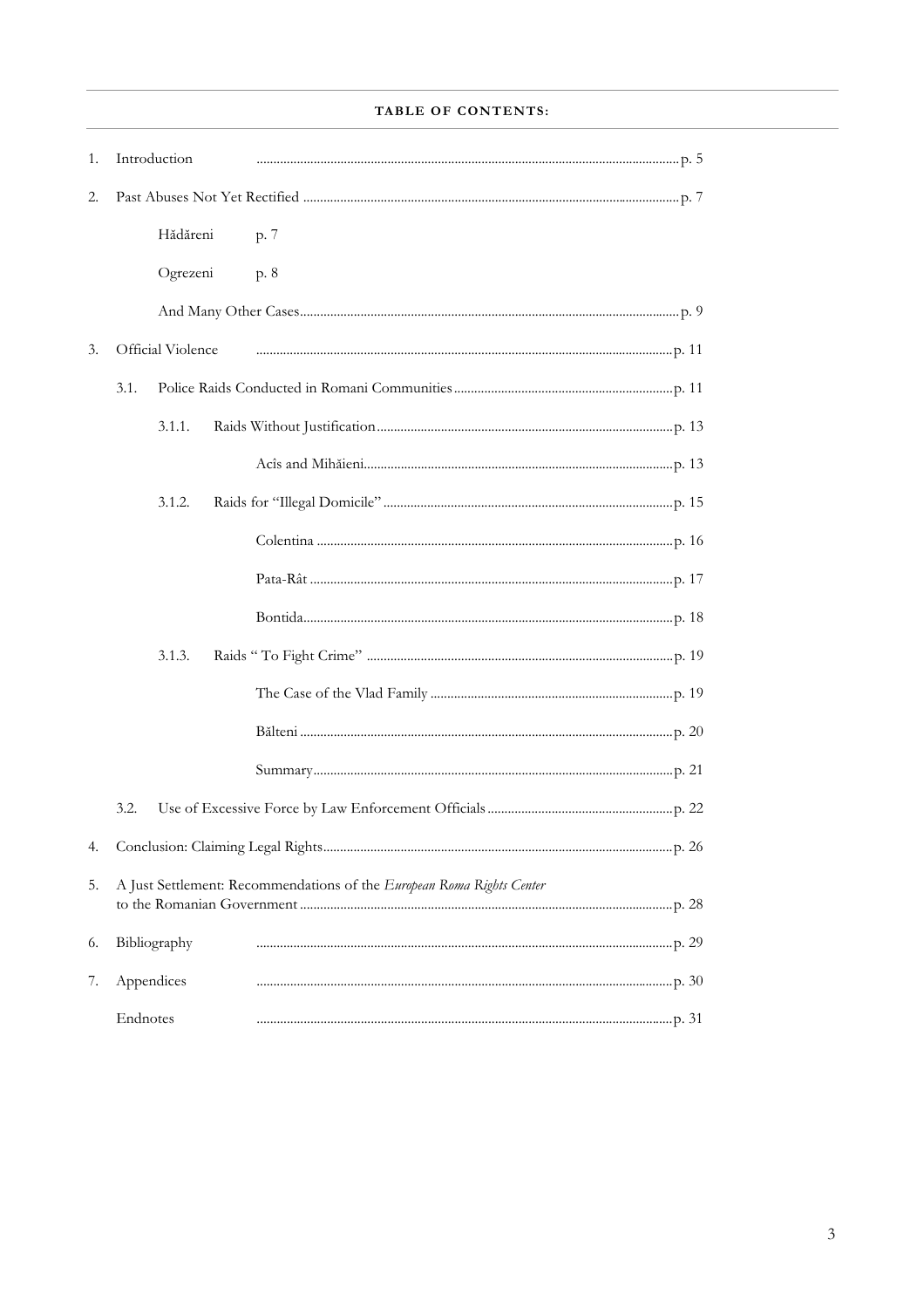"We learned that four (or fourteen) policemen<br>eventually did come – after the mob had gone, after the houses had gone — bearing a message<br>for the Gypsies: "You must leave the village, for the Gypsies: "I ou must leave the village<br>because they will come back and kill you."<br>"But we stay here," one woman explained,<br>"because we have no place to go."<br>"We want to stay here," another added,<br>"because we were bo

Isabel Fonseca, Bury Me Standing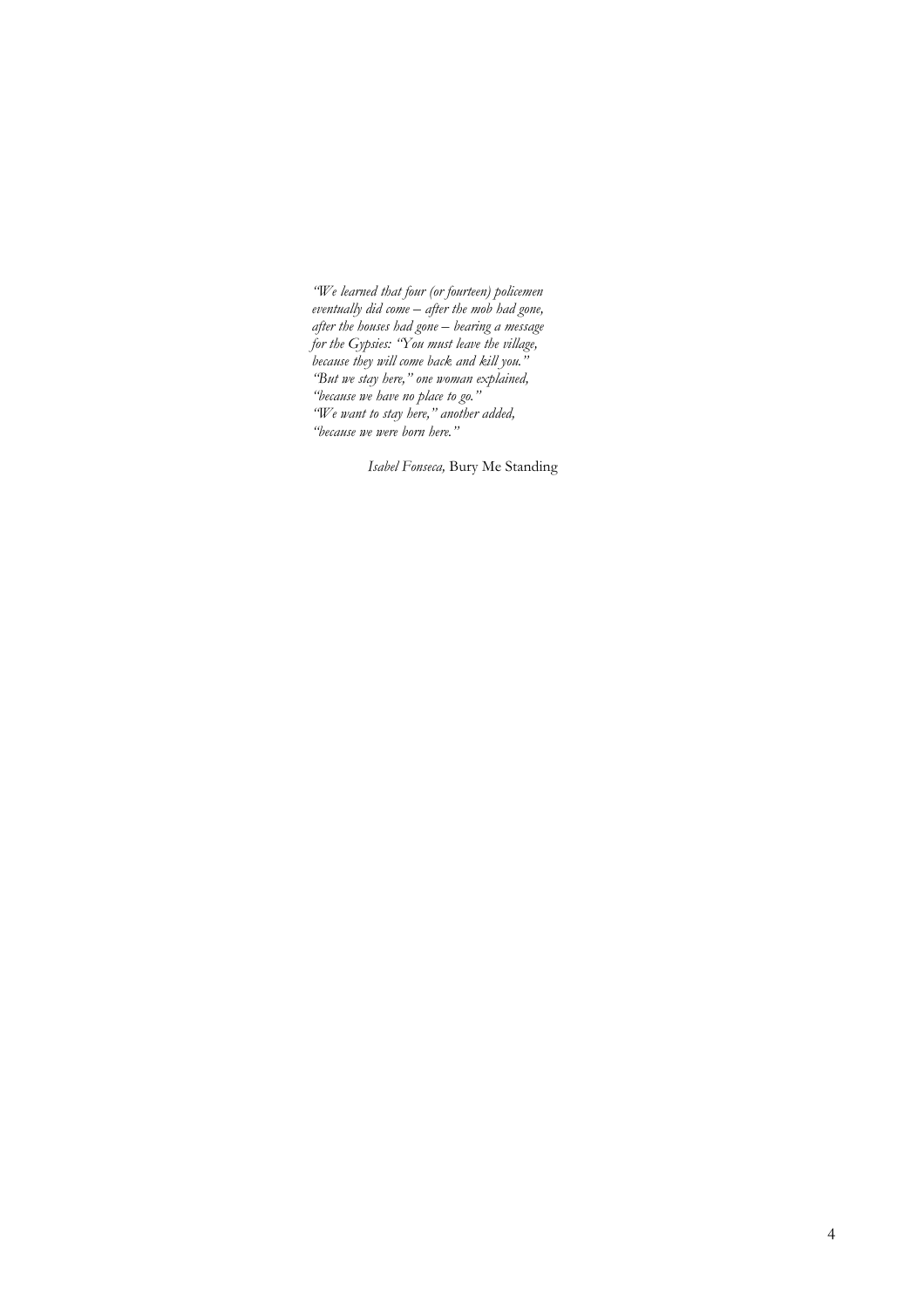#### **INTRODUCTION**  $\mathbf{1}$ .

The spread of community violence against Roma is the main issue focused on by the reports on the human rights situation of the Roma in Romania since the fall of the Ceausescu regime in 1989.<sup>1</sup> Triggered by arguments or fights between Roma on the one hand and Romanians or Hungarians on the other, angry mobs of co-villagers assembled and set the houses of Roma on fire, chased away entire Roma communities and sometimes even killed persons belonging to them. The pressing human rights concern for the Roma in Romania has therefore been described during the last years in terms of inter-ethnic clashes and racially motivated violence.

The ERRCs missions to Romania during 1996 revealed that a major change has occurred in the kind of abuse from which Roma in Romania suffer today. The previous pattern of community violence has been replaced by a new pattern of police raids systematically conducted in Roma communities. Before, angry mobs of villagers attacked neighboring houses of Roma. This was a form of collective punishment for crimes committed by individuals belonging to the Roma minority. Today, the threat comes from an official institution-the police.

The international community also bears some responsibility for the spread of official violence<sup>2</sup> against Roma in Romania. In March 1993, in response to unflattering articles in the international press about anti-foreigner violence in Germany, the German government reached an agreement with the Romanian government and began deporting Roma to Romania. The German and Romanian governments were able to agree on a plan whereby Germany would solve its problem of racially-motivated violence at home by deporting the potential victims and paying the Romanian government to take them. Many of the Romanian Roma in this group of deportees had earlier fled community violence and the rise in anti-Romani sentiment at home, although it had long since proven extremely difficult both to enter Western Europe and to claim asylum there.<sup>3</sup> The ultimate result of this futile flight and return was that the Romanian government received tacit international approval to deal with Roma however they saw fit. Police raids of Romani settlements, involving harassment and physical abuse, began thereafter to become a recurring pattern of law enforcement in Romania.

In addition to police raids, the ERRC has investigated a number of incidents which also indicate increasing brutality on the part of law enforcement bodies. On the morning of May 9, 1996, a 26-year-old Rom was shot and killed by a police officer in Olt County in southern Romania. On June 2, 1996, a team of public guardians shot at a group of Romani inhabitants in the village of Coltău, seriously injuring two of them, one of them so badly that his leg had to be amputated. Numerous incidents of law enforcement officials using firearms against Roma have occurred in Romania the last 12 months, which makes it difficult to regard such events as isolated cases.

This report builds on the work of many people, Roma as well as *Gadje*, i.e. non-Roma. It provides some follow-up on the anti-Romani community violence of 1990-1993. The report then addresses the current human rights situation of Roma, and highlights an emerging pattern of police brutality directed at the members of this minority. The documented cases, as well as the ERRC's overall monitoring of Roma rights in Romania, are the basis of our recommendations to the Romanian government. This report does not cover all or even most of the issues which characterize the human rights situation of Roma in Romania. We have chosen to focus here only on what we consider to be the most disturbing threats to the most fundamental rights.

The reader should be aware of the limitations faced by the ERRC researchers in Romania, resulting from fear and hopelessness among victims and witnesses of human rights abuses. Only in the case of one police raid investigated by the ERRC did the victims actually want their names to be quoted. In some cases, the interviewees asked the ERRC not to take any further steps to investigate police action. Most Roma communities with whom the ERRC met are systematically subjected to police harassment. Moreover, our interviews reveal intimidation and probable manipulation of eyewitnesses by the police and local authorities. The fear of reprisals and the feeling of exposure are therefore easy to understand. It is against this background that the ERRC withholds the names of the victims and witnesses in most of the cases described in this report.

The ERRC stresses that it does not aspire to represent the views or priorities of Romanian Roma, or *Țigani*.<sup>4</sup> A further self-limitation of this type of human rights reporting comes from the imperative of impartiality. The reader should refer to books such as Isabel Fonseca's Bury Me Standing<sup>5</sup> for more subjective and, perhaps, more human observations on the life of Roma in Romania, written outside the rubric of human rights advocacy.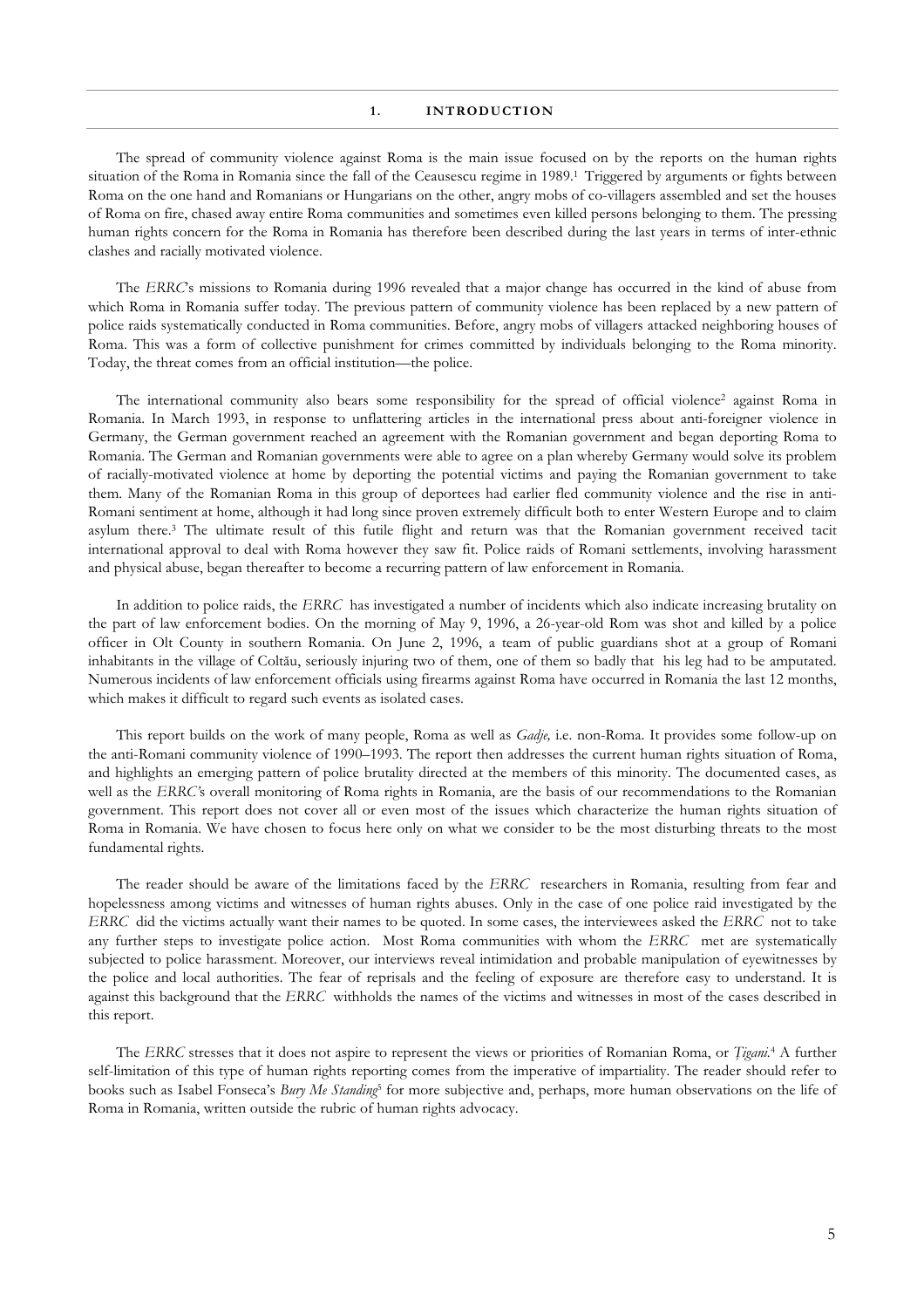#### $\overline{2}$ . PAST ABUSES NOT YET RECTIFIED

Mob violence against the Roma minority in Romania has decreased during the last years. This fact should not, however, lead anyone to forget about the long series of violent attacks which repeatedly targeted entire Romani communities. The ERRC conducted research on the status of older and well-publicized cases of human rights abuses against Roma and came to the conclusion that the Romanian state authorities have failed to fulfill their fundamental duty of pursuing justice for Romani victims of human rights abuses.

#### Hădăreni

On September 20, 1993, Rupa Lucian Lăcătus, Pardalian Lăcătus and Mircea Zoltan, all three of Romani origin, were killed by a mob of ethnic Romanians and Hungarians in Hădăreni, a village situated in Mures County in Romania. The lynching occurred after an ethnic Romanian had been stabbed to death by one of the Romani men during a fight earlier that day. During this incident, which is probably the most violent of all cases of community violence seen in Romania, the angry crowd also attacked and burned fourteen and demolished another five houses belonging to Roma and chased their inhabitants out of the village.<sup>6</sup>

At the time of this publication, no one has been brought to justice, either for the killing of the three Roma, or for the destruction of the houses in Hădăreni. According to Manuela Ștefanescu of the Romanian Helsinki Committee, the prosecutor responsible for the case in 1994 arrested some of the perpetrators against whom there was enough evidence, but local pressure forced him to release them later the same day.7 Research conducted by Fédération Internationale des Lignes des Droits de l'Homme in 1994 concluded that although the chief prosecutor had identified the killers of the three Roma, he refrained from arresting them due to the high risk of agitation or retaliation from the Romanian/Hungarian side.<sup>8</sup>

Apart from declaring that measures had been taken to bring the perpetrators to trial, the Romanian government also promised to finance the reconstruction of the houses destroved during the attacks. The Mures County Council established a four-member committee to supervise and execute the reconstruction of the houses in Hădăreni. According to István Haller of the organization Liga Pro Europa, two of the committee members were employees of the County Council itself, while the other two, Gheorghe Găbudean and Gheorghe Bucur, were the mayor and the vice-mayor of Chetani commune, the administrative unit to which Hădăreni belongs.<sup>9</sup> Mr. Haller also told the ERRC that Mr. Găbudean and Mr. Bucur are both representatives of the ultranationalist, right-wing Romanian Party of National Unity (PUNR). Futhermore, the vice-mayor, who lives in Hădăreni, was himself present when the violence against the Roma occurred.<sup>10</sup>

Thus far, the Romanian government has given financial support of 60 million lei (approximately 18,000 US dollars) for the reconstruction of the houses destroyed in Hădăreni. Out of the fourteen destroyed houses, local appointees now claim to have rebuilt eight.<sup>11</sup> The ERRC visited Hădăreni on June 11, 1996, and discovered that none of the eight houses had been rebuilt properly. Huge gaps between the window-frames and the walls, and roofs which only partially cover the houses render them practically uninhabitable. Some of the Roma whose houses were burned down live in stables next to what used to be their homes; others have put their scarce resources toward making at least one room of their inadequately rebuilt home fit for habitation.

In the fall of 1995, mayor Gheorghe Găbudean wrote a letter to Târu Gavrilă, prefect of Mures County, addressing the issue of the remaining six houses burned down in September 1993. In it, he stated that three of them created "special problems", due to reasons like "the behavior of the three families in the village community" and "the seriousness of the committed acts and the attitude of the population of Hădăreni towards these families." The three houses could therefore, according to the mayor, not be rebuilt where they had been constructed before. The mayor then made the following suggestions:

- The neighbors of the first house concerned, being the parents of the Romanian who was killed during the 1993 violence, refused to live near Roma. Therefore, the Romani family whose house was burned down would have their new home constructed on the land of a relative instead;
- An ethnic Romanian claimed that the land of the second house had been his before the confiscations during the former regime, so he had taken it back. For this reason, the Romani family concerned should get a house somewhere outside Hădăreni;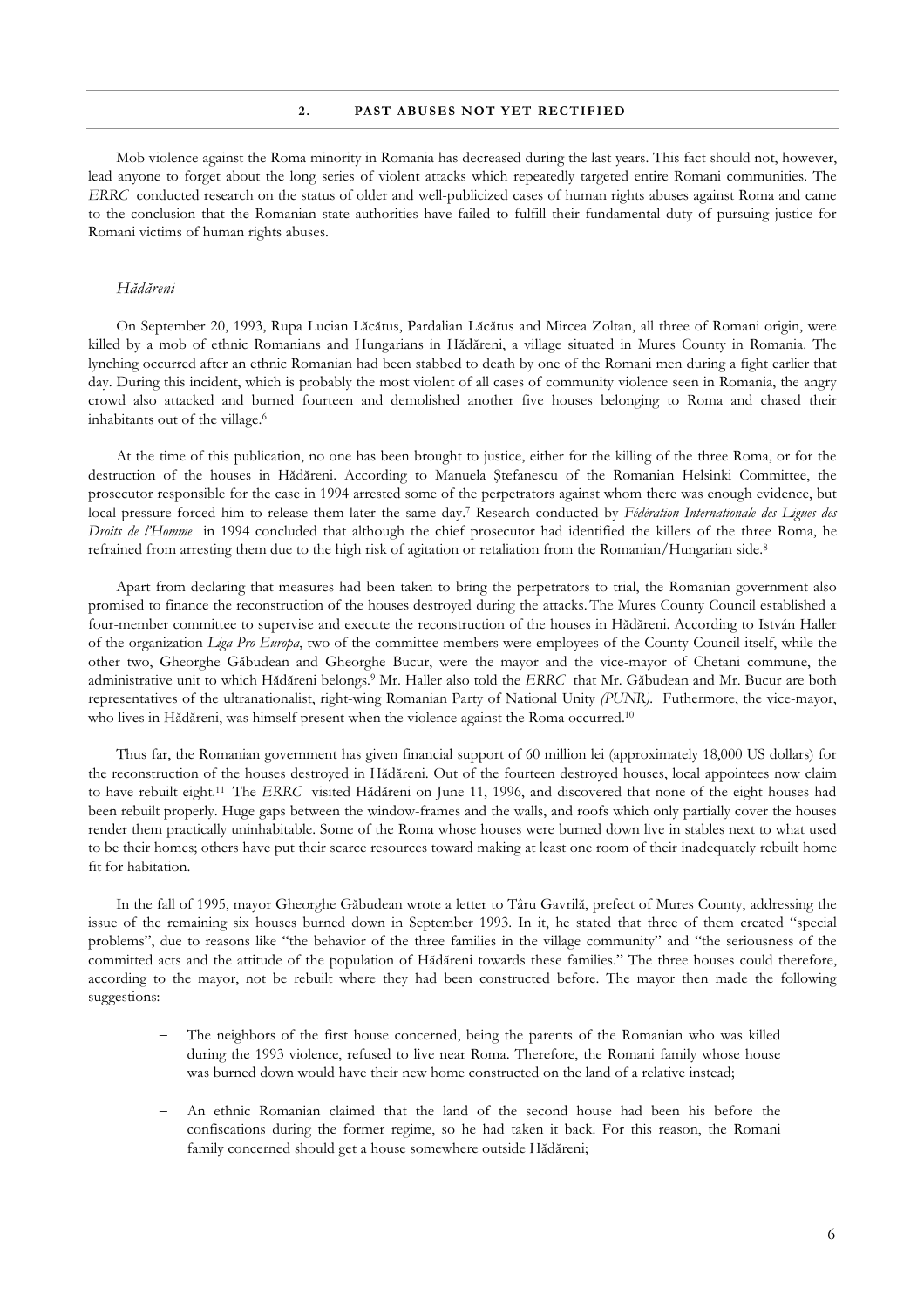The third house's inhabitants were the family of the two brothers involved in the initial argument which triggered the conflict. The mayor wrote that, "I suggest that this house should be rebuilt-if the government allots money for it—wherever the heirs prefer."<sup>12</sup>

In the beginning of June 1996, the government informed Ioan Togănel, president of the Mures County Council, that no more money would be given to reconstruct the houses in Hădăreni.<sup>13</sup> As a result, these three houses, as well as another three houses, have not been rebuilt. The Romanian authorities have therefore failed to keep their official promise to at least provide the victims with material compensation for the serious damages of their houses and property. With the withdrawal of further financial support, the government has ultimately abandoned its constitutional responsibility to provide remedy to a group of citizens whose fundamental rights it must secure.

## Ogrezeni

The lack of proper response on the part of the Romanian authorities in the case of Hădăreni is not exceptional. On a number of occasions when Roma have become victims of community violence in Romania, the legal machinery has remained motionless. Cases have been kept indefinitely pending in courts. In the meantime, the victims are left to the mercy of fortune.

On May 17, 1991, a group of Romanians destroyed the house of 60-year-old Neagu Brătianu in the village of Ogrezeni in Giurgiu County.<sup>14</sup> He has not been there since;

I lived in Ogrezeni for 35 years. My children went to school there until the day of the burning. Everything I had worked for for 35 years was destroyed by the fire. All we were left with was the clothes we were wearing that day. We had nowhere to go, nothing to eat, nothing to do. When our house burned down, our money burned with it. We lived from day to day for two years, slept under the sky, ate what we found in dumps. When I found work, I worked. This year, finally, we had enough to get two rooms in Bucharest. My children can go to school again... But we are rejected by the community. If we go back to our village Ogrezeni, they will kill us. Our only hope is that those who did this to us will get what they deserve...<sup>15</sup>

68-year-old Elena Pîroi, another victim of the community violence in Ogrezeni, lives today on the outskirts of Bucharest in misery;

We went to the Giurgiu County Prosecutor's Office and filed a complaint after the burning. We also went to protest outside the Parliament and demanded some sort of resolution of our problems, but nothing has happened since then. My husband, Mariu Pîroi, died one year after the incident. He died because of the terrible living conditions we had to face after we were expelled and our home was burned. We had to sleep in the woods and we only had the clothes we were wearing when everything happened. It was terrible.

So my husband died and I was forced to sell the land we still owned in Ogrezeni to be able to pay the hospital. The priest in Ogrezeni refused to give us my deceased husband's papers, but we received a death certificate at the hospital in Bucharest and took the body to Mereni where we have family. We don't have legal domicile here and that creates a lot of problems for us. The police want to send us back to Ogrezeni, but we are not welcome there. We are not allowed to get any health care here, since our official address is still Ogrezeni, where we cannot go...<sup>16</sup>

The ERRC attended a court hearing in Bolintin Vale in Giurgiu County on March 20, 1996, concerning the community violence experienced by Neagu Brătianu and Elena Pîroi in Ogrezeni. Eight plaintiffs, including Mr. Brătianu, were present, but since neither the defendants, nor their lawyers showed up, the hearing was postponed until May 15, 1996. From the time of the initial hearing held on December 15, 1993, when three of the thirteen defendants were questioned, until March, 1996, neither the defendants, nor the witnesses had been heard in court.<sup>17</sup>

In May 1996, the Brasov-based A.P.A.D.O. (Lawyers' Association for the Defense of Human Rights), which recently established an Office for Legal Protection of the Roma Minority, submitted a request to move the case to another court because the Bolintin Vale Court and the Giurgiu Prosecutor's Office had procrastinated over the case for so long.<sup>18</sup> The Ogrezeni case was subsequently transferred to Brasov, together with the cases of Găiseni and Bâcu, two similar incidents of violent attacks against Roma pending in the Bolintin Vale Court.<sup>19</sup>

A.P.A.D.O. has also hired an attorney for the plaintiffs in all three cases and will shortly request the inclusion of three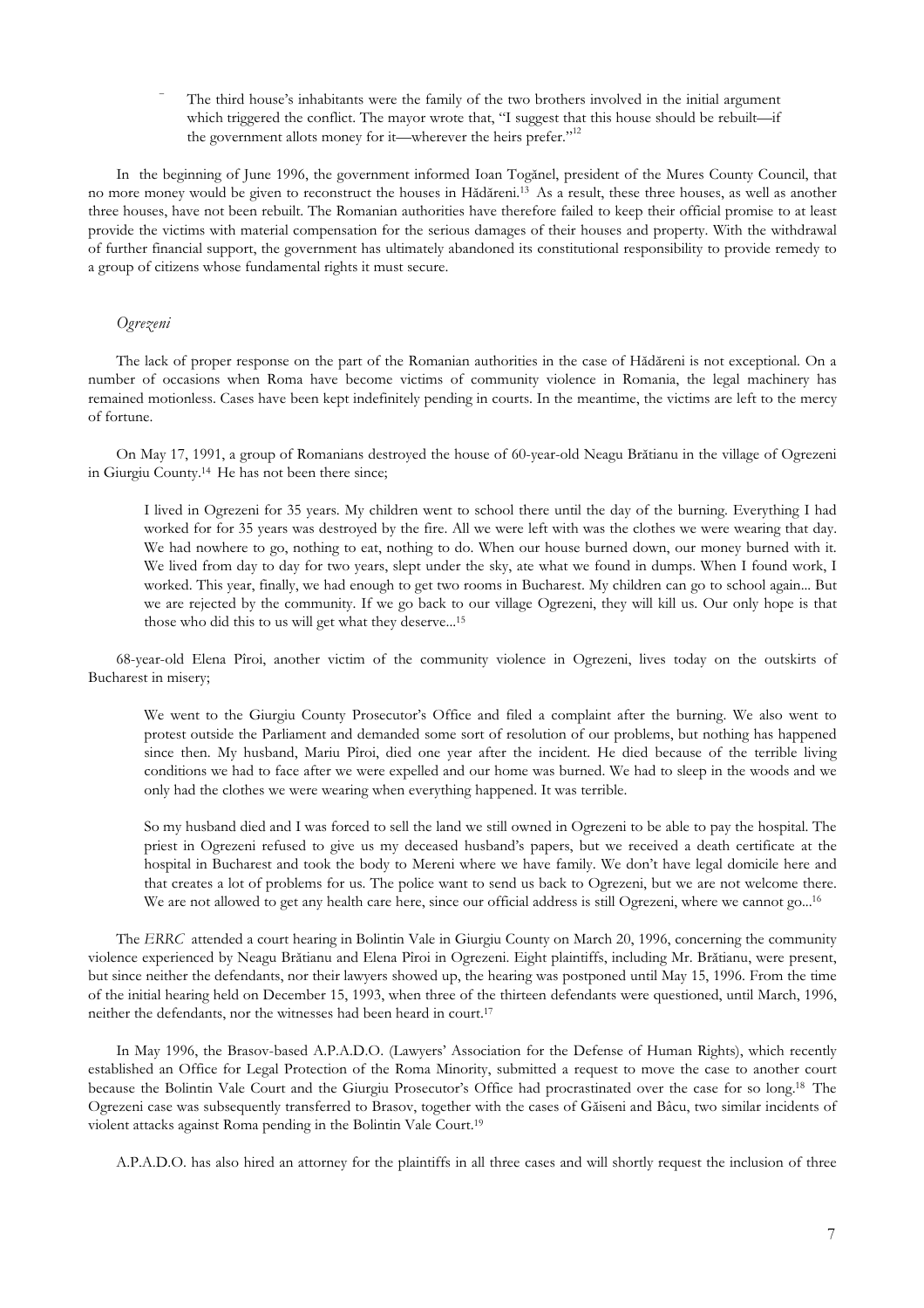other crimes in the indictments: nationalist-chauvinistic propaganda (Article 317 of the Penal Code), conspiracy (Article 323 of the Penal Code) and public instigation to crime (Article 324 of the Penal Code). A.P.A.D.O. will further seek to replace the charge "destruction of private property" (Article 217 paragraph 1 of the Penal Code) with "destruction by arson" (Article 217 paragraph 4 of the Penal Code).<sup>20</sup> New hearings for the three cases are scheduled to begin October 30, 1996 in Brasov. It remains to be seen whether the change in locale and legal advocacy will have the desired effect of convicting the perpetrators and compensating the victims for damages.

## And Many Other Cases

The Romanian law enforcement officials, investigatory bodies and judiciary are morally and legally culpable for a long list of unprosecuted cases of community violence against the Roma minority.

A conflict resulting in burned and destroyed houses and the killing of four Roma in Lunga in the county of Covasna on February 5, 1990, has to date not yet resulted in one single ethnic Romanian or Hungarian being sentenced. According to the case file  $33/P/1990$ , by July 1991, one and a half years after the violence, 31 persons were charged with manslaughter and an additional 20 persons' participation was defined as being "under investigation". The file remained untouched for five years, however, until A.P.A.D.O. lawyer Sorin Vidican intervened on March 14, 1996.<sup>21</sup>

Predominantly Hungarian villagers in Casinul Nou in Harghita County chased out the entire Romani population and burned or otherwise destroyed their houses and property on August 11, 1990.<sup>22</sup> The case file (nr. 104/P/1990) was sent back and forth between the prosecutor's offices at the local, county and national levels, until the Harghita police proposed a non-indictment decision on August 22, 1995, which the County Prosecutor's Office in Harghita approved on September 7, 1995. The non-indictment decision was motivated by the argument that the statute of limitations had expired in 1995, since the deeds were committed in 1990. According to Silviu Jecu, lawyer and President of A.P.A.D.O., the investigation was deliberately stalled so as to absolve the perpetrators by waiting for the statute of limitations to expire.<sup>23</sup>

On June 6, 1991, a Rom named Ádám Kalányos was beaten to death and on June 9, 1991, 27 houses of Roma were burned down by an angry mob of ethnic Hungarians in Plăiesii de Sus in Harghita County.<sup>24</sup> Lawyer Silviu Jecu's investigation into the legal status of the cases revealed that in the two files opened—one for arson on June 9, 1991 (case file nr. 7/P/ 1991) and one for homicide (case file nr.  $102/P/1991/0072/1991$ )-- the perpetrators were after five years still recorded as "unknown". The latter file had moreover been sent to the archives, despite the fact that the statute of limitations will not expire until 1998.<sup>25</sup>

In addition, no one has been sentenced for the violent attacks against Roma and their homes in Turulung, Reghin, Cuza Vodă, Câlnic, Huedin and Mihail Kogălniceanu in 1990 and in Bolintin Deal, Bolintin Vale and Vălenii Lăpusului in 1991.<sup>26</sup> The cases have all either been closed or have been kept indefinitely stalled.

The Romanian authorities have first proved incapable of protecting Roma from systematic extra-judicial collective punishments by other citizens of the country. Following this, the Romanian legal system failed to engage the machinery of justice when Romani victims sought legal remedy for crimes committed against them. Official inactivity creates impunity and tacitly vindicates violence against Roma.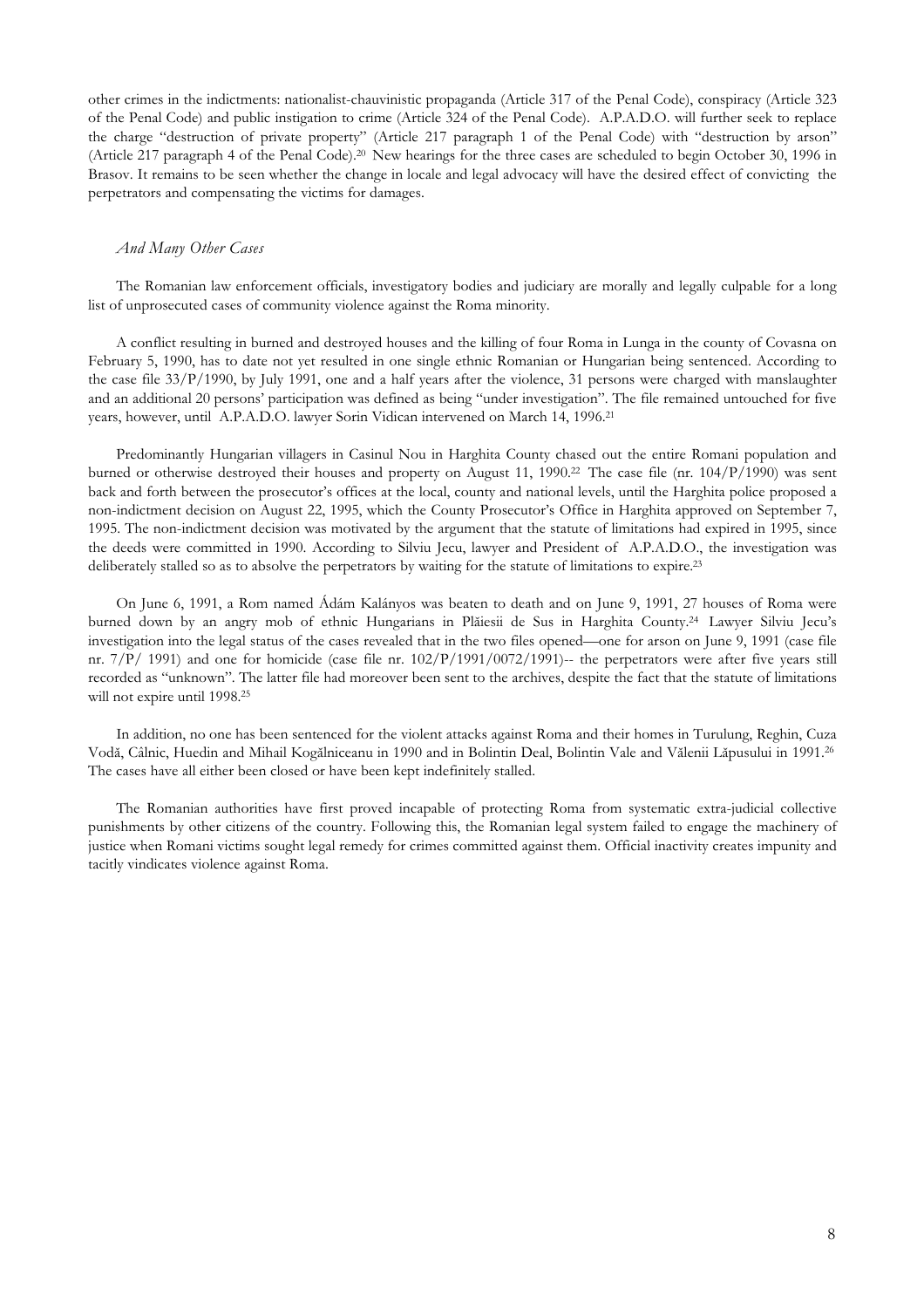During the years of mob violence, the Romanian state authorities were subjected to strong criticism by human rights organizations for having failed to protect members of the Roma minority. The Romanian government recognized the problem of violence against Roma and from 1994, has taken some initiatives to confront it.

In coordination with law enforcement officials from the United States, the Ministry of the Interior of Romania developed a "Mob Violence Prevention Programme" within the Romanian General Inspectorate of the Police. This was intended to develop strategies to prevent community violence. Among the methods and techniques specified in an initial policy paper on the program, the Ministry claimed that it would;

...invite and involve governmental and non-governmental organizations to take part in developing crime prevention programmes. $27$ 

These, it claimed, would,

...stimulate persons having a moral authority in the community (intellectuals house holders, local counsellors, policemen, the priest, the doctor) for a dialogue in order to encourage the initiative to set up a civic group having a social control function in the community... organise training courses on social communication for the members of the civic group...

In addition, the Mob Violence Prevention Programme hoped,

...to organise meetings of the civil group together with members of the community liable to bad behavior and that might cause a rejection reaction from the majority.

It also aimed at,

the settling of conflicts that might occur between members of the community and finding some ways to detention the situation.

In the long run, the objectives of the Mob Violence Prevention Programme were fourfold:

- To stimulate the social dialogue in the community in order to prevent the occurrence of tensions between members of community;
- To facilitate a better knowledge of the community as for the diversity of its culture;
- To initiate a broad dialogue between the community and the authority;
- To eliminate some stereotypical behaviours that generate tensions within the community.

What resulted, however, does not resemble the idealistic plans of the Ministry very closely. In the place of facilitating the promotion of inter-community dialogue, local police forces have more and more regularly resorted to wild acts of force and massive raids during the period 1995–1996. An atmosphere fostering the high risk of new violence—this time by the police—has now appeared where legal remedy for the victims had previously been sought. Along with institutionalized impunity—lack of compensation for the burnt houses in Hădăreni and the stalled, pending or dropped trials—official violence against the Roma minority is now visible in Romania.<sup>28</sup>

#### POLICE RAIDS CONDUCTED IN ROMANI COMMUNITIES  $3<sub>1</sub>$

A raid is a massive public event. The police arrive in cars and with dogs. Since they are hostile to Roma and view their communities as sickly anti-social growths, the raid has many of the same characteristics as an invasion-pre-conceived tactics, an element of surprise, and grotesque displays of symbolic or real force.

The Romanian law enforcement establishment openly states that raids are a conscious strategy on their part. They are seen as a necessary preventive action, a series of measures taken by the Romanian state authorities to combat the community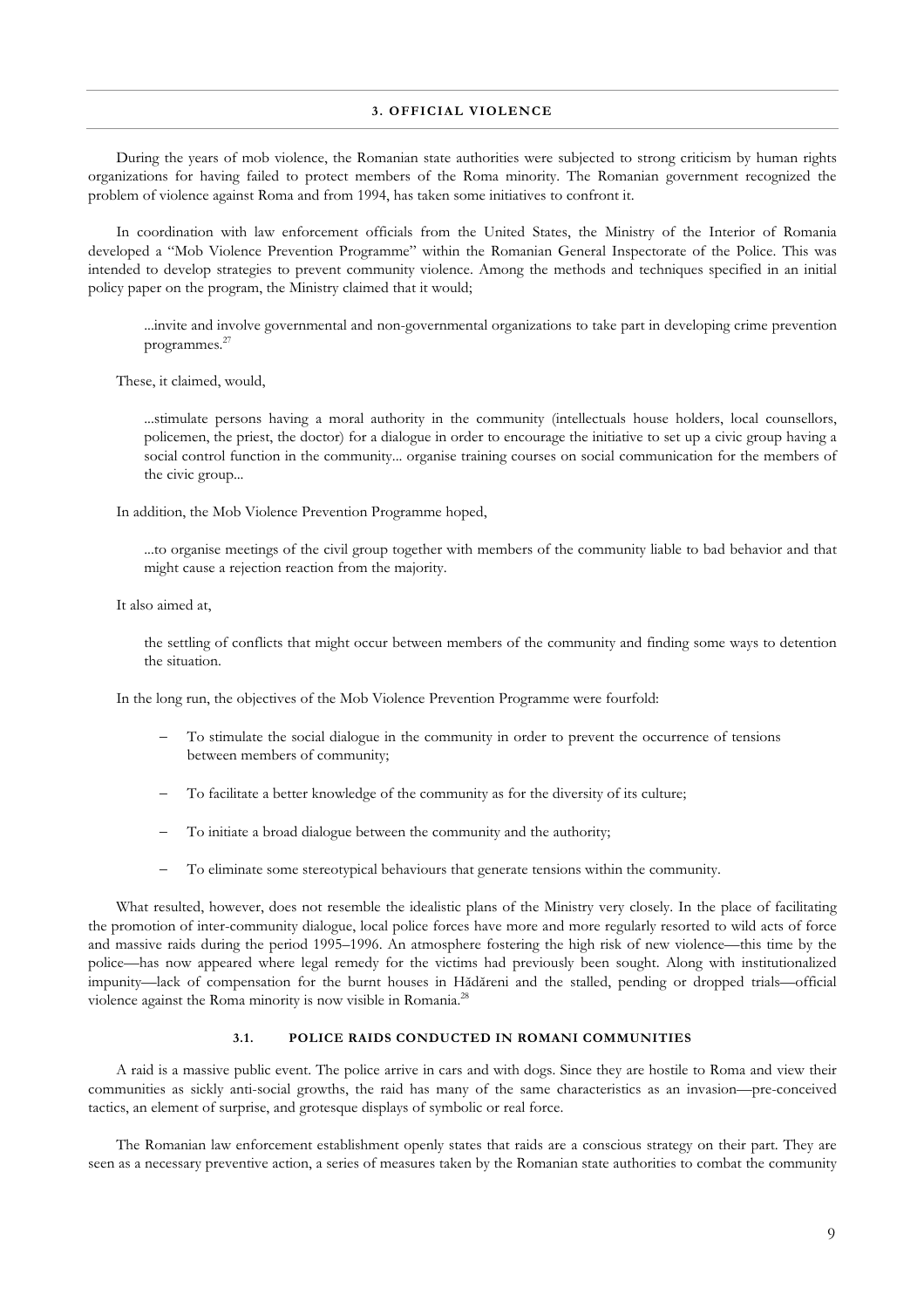violence occurring in the country. Captain Ioaneta Vintileanu at the Romanian General Inspectorate of the Police told the ERRC that the police, concerned about the high level of group violence occurring in Romania, decided to take measures in order to prevent the spread of it;

We collect data on areas where the number of crimes is high, where we know that criminals are hidden or where persons live illegally. The aim of the police when conducting a raid is to identify the perpetrators and make the other members of the community to feel safe and trust that we are able to fight criminality.<sup>25</sup>

The Department of Prevention within the Romanian General Inspectorate of the Police informed the ERRC that raids are not aimed at Romani communities more than at any other particular group in Romanian society, since the only criterion used in selecting a target community for a raid is the frequency of lawbreaking.<sup>30</sup> The Romanian authorities also deny that there is an ethnic aspect to the violent attacks against Roma and the destruction of their homes. Incidents of community violence against Roma have instead been referred to as "spontaneous reactions" resulting from a growing frustration among the majority population because of the "anti-social behavior" of the Roma minority. Not surprisingly, the Mob Violence Prevention Programme also defines the incidents of community violence as having a purely social character;

In Romania, between 1990-1995, a series of social conflicts took place... where large groups of people undertook violent actions... against other social groups.<sup>31</sup>

However, the Mob Violence Prevention Programme clearly views community violence as having only one cause;

The conflicts involving Gypsies started on the ground of tension generated just by the way of life by some of them, who by illegal activities were affecting the fundamental rights of others...<sup>32</sup>

As a result, the strategies developed to prevent intercommunal conflict have been one-sided; their focus is simply preventing the Roma from committing crimes so that the majority population will not be tempted to take the law in their own hands. No measures have been taken, or are even envisioned, for "eliminating some stereotypical behaviours" among those who attack the Roma and destroy their homes. The core issue of community violence has been defined as the need to deal with the Roma minority rather than with the majority population, since the conflicts, as the General Inspectorate of the Police put it, were caused by "the reduced social adaptation of this ethnic group."33

Despite having made their approach clear to the international community, however, the police rarely issue warrants, make official statements, or communicate to the Roma why, in fact, they are being raided. The justification for a raid therefore often remains obscure in the minds of the victims and witnesses; after most raids, Roma are left with the impression that "they came for somebody who has done something in the way of violating the law." The victims are left in a fog of conjecture and refutation. After a while, the memory of a raid is only the residue of arbitrary power; "They were here, so they must have known why." This absence of official documentation stating the legal grounds for the raid is convenient also in that it covers up responsibility for wrong-doing.

Some raids are punitive expeditions, whose only identifiable "practical" purpose is intimidation. After such raids, gloomy Romani men and women, sitting amid the shattered items of their poverty-ridden households, are never enlightened as to why those dozens of guardians of public order had to storm their slums.

In other raids, the authorities do provide justification for their actions. Sometimes this justification is fighting "illegal domicile"; sometimes, it is "prevention of community clashes." The latter is an absurdity. At the same time, it is a classic form of marriage between violence and euphemism.<sup>34</sup>

The raids described in the following section are classified in three categories; raids without justification, raids for "illegal domicile", and raids "to fight crime". These classifications were suggested by Romani victims and witnesses themselves in interviews with the ERRC. They should not, however, be seen as mutually exclusive; differing in their justifications, all raids have one thing in common—the outburst of rage appears at dawn. Throughout Romania, the people of "reduced social adaptation" step out of their beds and into police vans in the dim light of sunrise. The night of Communist repression may be gone, but the enlightened rule of law has not arrived yet.

#### RAIDS WITHOUT JUSTIFICATION  $3.1.1.$

In some cases of police raids investigated by the ERRC, there was no official justification presented by the police or competent authority. The victims of such raids were therefore left to speculate why the raid had taken place and what link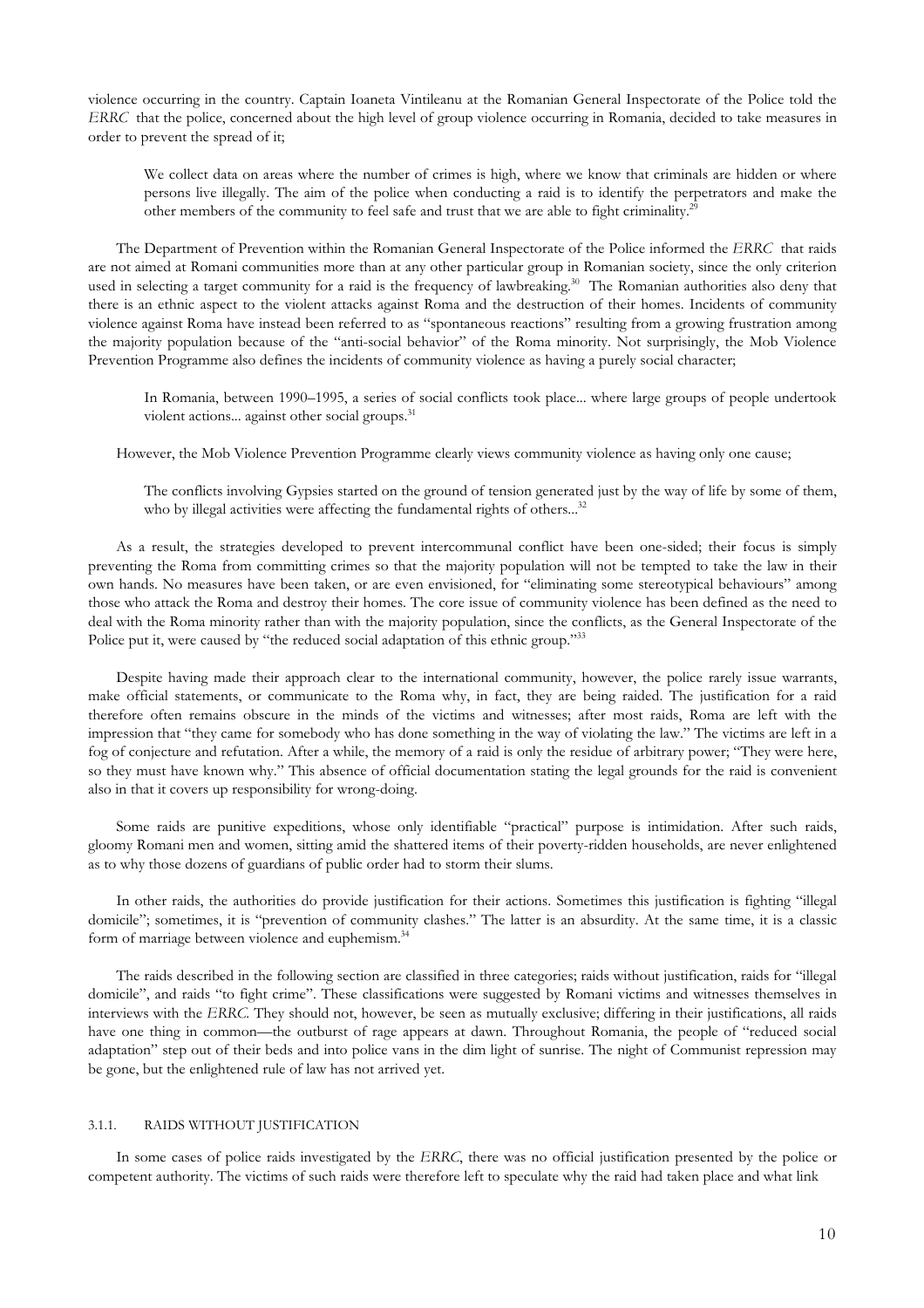their own behavior had to the event. By the time the ERRC investigated such raids, the victims and witnesses had elaborate stories ready which putatively explained the mysterious appearance of official violence. In the absence of real statements by the authorities however, the motivations for the following raids remain unclear.

## Acîs and Mihăieni

Between 4:30 and 5:00 AM on August 25, 1995, heavily armed policemen and gendarmes, wearing masks and in the company of dogs, stormed the Romani communities in the two neighboring villages Acîs and Mihăieni in Satu Mare County:

They broke into every single house and pulled people out of bed, just as they were; men, women and children alike. Young girls were pulled out half-naked. Some of them had their nightwear torn to pieces and they were pushed by a group of police officers from the arms of one to the arms of another. The policemen then stood in two lines facing each other, and the young men were forced to pass between them, while they hit them with sticks and truncheons. B.F. had had his leg operated on, so he couldn't get out of bed. They put a nozzle of a teargas canister into his mouth, scaring him to death by making him believe it was a gun. I saw a couple of policemen force my 16year-old adopted son into a truck, and I rushed there to ask why they were taking him away. They didn't answer my question but told me to bring a case of beer to them, because they were exhausted...<sup>35</sup>

Several Romani witnesses reported to the ERRC that after one and a half hours of humiliating ill-treatment, the mixed team of police and gendarme officers packed the Roma into four trucks and brought them to the local police station where the beating continued for another three hours. Approximately 35–40 people, including women and minors, were forced into the trucks. According to 33-year-old Mr. F.F., the detainees were forced to sweep the yard of the police station with their hands, and collect garbage while kneeling, picking up one piece at a time. Once a garbage can was filled, the police dumped it upside-down on the head of the detainee. A young man was allegedly beaten on the back with a piece of chain-link fence.

Ferenc Patka, a local primary school teacher, was milking his cows when he started to hear strange noises from the police station situated across the street from his house:

It was as if all my neighbors had begun cleaning their carpets by hitting the dust out at the same time. When I was leading my cows out to the fields, I saw a truck drive into the yard and I saw them pulling people out. They fell out of the truck, one on top of another. I saw them being beaten, humiliated, scared by the dogs, and I was shocked by the sight. I went there and asked one of the policemen what was going on. He answered that it was none of my business and told me to leave. I took my bike and went to the Roma neighborhood to find out what had happened. I was met by crying women and children, angry and upset men, and I saw destroyed doors and windows. Later on, I learned that what I had witnessed was the second "delivery" of Roma to the police; Roma from Mihăieni.<sup>36</sup>

The Roma in Mihăieni, a smaller village situated 3 kilometers from Acîs, were subjected to similar harassment on the same morning—August 25, 1995. Three young men, A.G., 24, M.D., 18, and R.G., 19, told the ERRC that the police had come there about two hours after they had come to Acîs, at around 6:30 AM. The scenario had been exactly the same, except for the fact that only men were brought to the police station from this village. They were beaten with sticks all the way to the police station in Acîs. They then had to clean the yard and were continuously beaten until they were released sometime early that afternoon.<sup>37</sup>

The assaulted Roma from both Acîs and Mihăieni maintain that they were not given any explanation by the police for the raid. However, two events, both connected with earlier funerals, were seen by the victims and witnesses as offering some explanation for the kind of logic motivating the police.

The first such event, according to the witnesses, was a funeral ceremony for an 8-year-old Romani boy who had died of jaundice. The funeral was held in the Romani neighborhood in Acîs during the night of August 24–25, 1995. Due to their attendance at the funeral ceremony, Roma who did not live in, and therefore did not have legal residence in Acîs, spent the night there. Possibly, then, the police's motivation had been to check residence permits.

According to Mr. F.F., the police had, however, acted without asking anyone where they were from or what they were doing there; "Without any explanation whatsoever, they just beat everybody!" Nobody was shown warrants or documents of any kind, and nobody was asked to sign any kind of document, either in Acîs, or at the police station. If the police had been intent on checking residence permits, they did not do a very good job.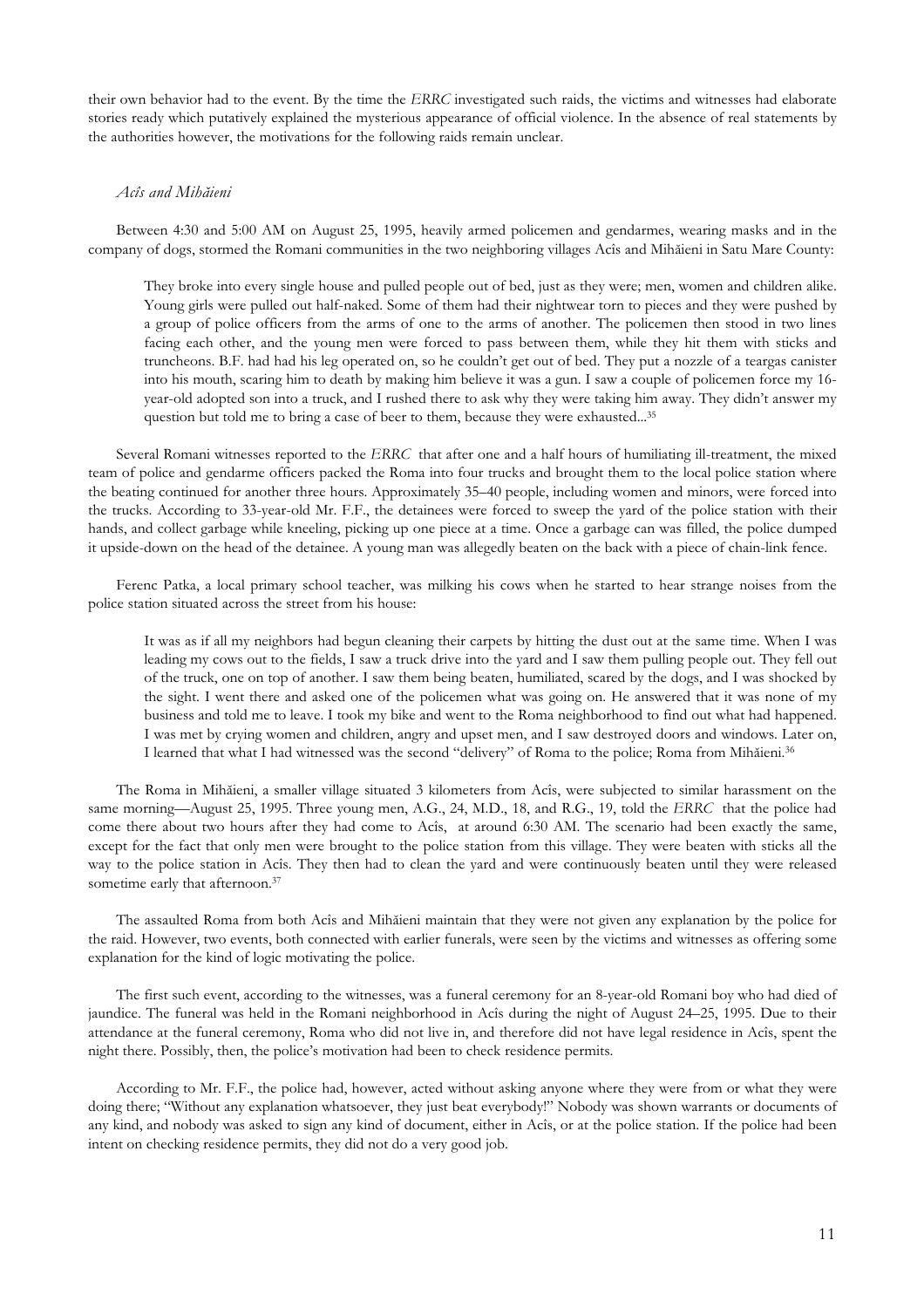The second event which, according to the witnesses, may have had some connection to the raids was an argument between three Roma and an ethnic Romanian on August 14, 1995, during which one of the Roma was killed. At the funeral, a rich cousin of the victim—who is not from Acîs or from Mihăieni, but lives in Satu Mare—allegedly poured vodka on the dead body, declaring that he could rest in peace, because "death would be paid back with death." Ferenc Patka believes that the police in Acîs used this incident as an excuse for the raids, claiming that it had been necessary to frighten the Gypsies.

On August 28, 1995, Ferenc Patka was called to the police station in Acîs to meet with Colonel Vasile Fernea, chief of the County Police Inspectorate:

One day on my way home, I was stopped right in front of my house by two police officers from Satu Mare (the county police) who said that they wanted to talk to me. I told them that I did not want to talk to them right there, that I was on my private property and that they had no right to come in without my permission. One hour later, the local police commander came and said that Vasile Fernea, chief of the County Police Inspectorate, had called and asked him to set up a time for a meeting with him. We met the next day at 10:00 AM at the local police station.<sup>38</sup>

At the meeting, the police attempted to intimidate Ferenc Patka into remaining silent about the police beatings he had seen and heard:

It was all ridiculous. They began by asking me if I was aware of having violated the law. I said no, and asked what I had done. They said that I had organized a public meeting without their permission. In response to my denial, they said: "Are you denying that you went to see the Gypsies on August 25? Were there not many Gypsies gathered when you went to their neighborhood? Did you not talk to them?"

Then they tried to make me sign a declaration in which I would claim that everything that was written in Éva Báthory's article was untrue.<sup>39</sup> I of course refused and told them in detail everything that I had seen. They said that the Gypsies must come and file their complaints themselves if they have any, as if my testimony was not valid!

While I was there, five Gypsies from Acîs were brought to the police station to make statements about what had happened on August 25. They were of course scared to death but tried to tell what had happened. They told the police, despite their fear, that their faces looked like they did because they had been beaten. The police responded by saying that they were lying, that they had fallen or something when they were drunk. The police also accused the Gypsies of theft, asking them about their income and remarking that it was impossible to survive with so little money, and that they must, therefore, be supplementing their income by stealing from others.

None of the testimony was taken seriously and nothing was signed, neither by me nor by the Gypsies. After two and a half hours, they finally let me go. The chief commander in Acîs said that he wished I would be caught and beaten by Gypsies so that he could enjoy to see me coming to him to file a complaint. I answered that I have lived here for 23 years and never had any problems with the Gypsies.<sup>40</sup>

No legal action was taken after the unlawful acts by the police forces in the two villages of Acîs and Mihăieni in August last year. Éva Báthory told the ERRC that she sent all her information about the raids to Senator Ferenc Szabó, who made an interpellation in the Parliament on September 5, 1995. He later filed a letter of protest at the Ministry of the Interior. According to Ferenc Patka, representatives from the Ministry came to Acîs in September 1995, but, as far as he knew, this visit did not have any legal consequences.<sup>41</sup>

According to the Romanian Constitution (Article 27, paragraph 1), the police can enter the domicile only with the consent of the resident. The exceptions to this rule are provided in the second paragraph of Article 27;

- a) for carrying into execution a warrant for arrest or a court sentence;
- b) to remove any danger against the life, physical integrity or assets of a person;
- c) to defend national security or public order;
- to prevent the spread of an epidemic.  $\mathbf{d}$

In addition, Article 16, letter (g), second sentence of Law nr. 26/1994 on the Organization and Operation of the Romanian Police states that "in cases of flagrant criminal offences the consent of the person or authorization by a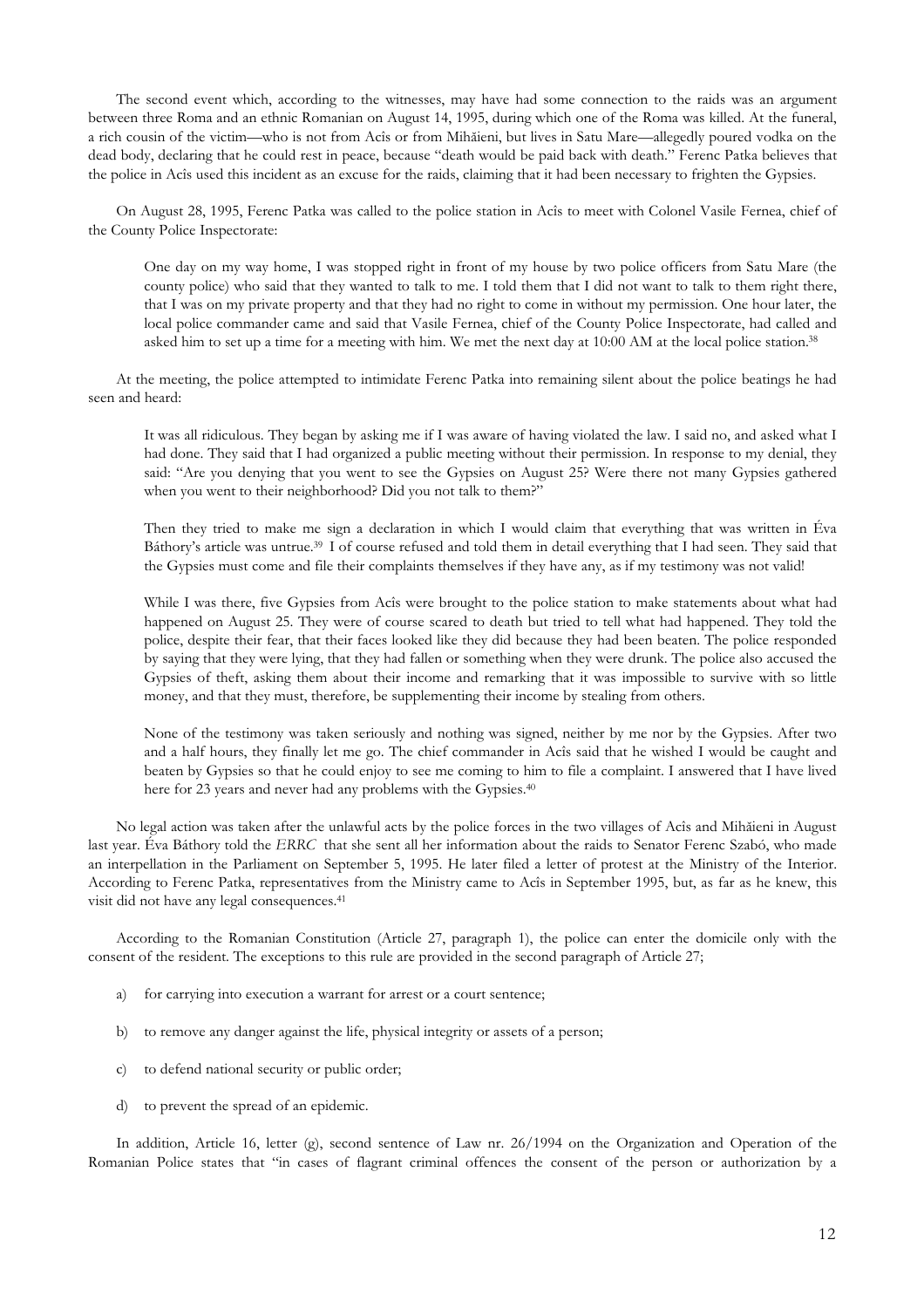prosecutor is not necessary."42

The Roma in both Acîs and Mihăieni told the ERRC that they were not shown warrants, nor were they provided with any reasonable explanation for the raids which took place on August 25, 1995. Ioan Rus, First Prosecutor in Satu Mare County, did not himself know about the incident, but upon the ERRCs request, he called in Ioan Petruca from the prosecutor's office in the neighboring town Carei, who confirmed on July 8, 1996, that no warrants had been issued for the August 25 raid.<sup>43</sup>

The Roma in Acîs reported to the ERRC that the police had taken away their identification papers. The Roma believe that this was to prevent them from seeking legal remedy for the ill-treatment to which they had been subjected:

It was impossible for us to get legal forensic certificates. They (the forensic institute in Satu Mare) had already been informed by the police not to issue us any. The police took everybody's papers at the police station, and without papers, you can't get into the institute.<sup>44</sup>

As a result, none of the victims lodged complaints about the incident. Because of this absence of written complaint, the Romanian prosecutors probably assumed that no breach of Romanian law had taken place. For some reason, where Roma are concerned, the Romanian prosecutors believe they must wait for a written complaint before getting down to the work of prosecuting. It is certainly not strictly necessary for them to wait for a written complaint before opening a case. Indeed, Oui parcit nocentibus innocentes punit; he who spares the guilty, punishes the innocent.

#### $3.1.2.$ RAIDS FOR "ILLEGAL DOMICILE"

The forceful police action in Acîs and Mihăieni in August 1995 is not an isolated phenomenon in Romania today. The ERRC visited numerous Romani communities in different parts of the country, which have been and remain the targets of police harassment in the form of raids. In the following cases investigated by the ERRC, Roma reported that the police told them they were being raided because they were illegally residing in the area.

## Colentina

The Roma in the Colentina neighborhood of Bucharest are continuously harassed by the police who either accuse them of various illegal activities or declare that they will be expelled from their homes since their domicile has no legal ground. The raids usually end up with fines for "illegal domicile". According to the ERRC's information, the police have raided this community at least four times only in 1996. The first such raid occurred in January, 1996:

It was one day in mid-January 1996 between 5:00 and 6:00 AM. I woke up to see about ten policemen next to my bed. They sprayed tear-gas into my face, pulled me out of bed and forced me to lay down with my face against the floor, with my hands behind my head. They entered every house and took all men they could find. There were about 60 policemen. All of the men from the community—approximately 20-- were forced into the vans and brought to the police station. At the police station, we were all photographed, front and side, and they took our fingerprints and interrogated us about our personal data. About five hours later, we were released.<sup>45</sup>

On June 6, 1996, the Roma population of Colentina was again woken up between 5:00 and 5:30 AM, this time by about 50 policemen who invaded the area, half of them surrounding it to make sure that nobody escaped. According to a 55-yearold man, the police were brutal:

I was woken up by being kicked. I asked them if they had an order to come into our house, and got the answer: "No, we don't need any, because you don't live here legally." They forced us into cars and brought us all to the police station.<sup>46</sup> At least 20 persons-men, women and children alike were brought there. This time was the worst ever. We were kicked and punched and they swore at us. At the police station, they took our fingerprints, photographed us, and fined us between 20,000-150,000 each (approximately 7-50 US dollars), for illegal domicile. When I came home from the police, my TV and video recorder were gone. I was upset and went to ask the police why they had stolen our things. The police answered that we had to pay the fines first if we wanted them back.<sup>47</sup>

31-year-old Mr. M.S. has two daughters, 7 and 8 years old. He came to Colentina eighteen years ago to do construction work, but since it stopped in 1989, he has been unemployed. He was asleep when the police forced the door into his house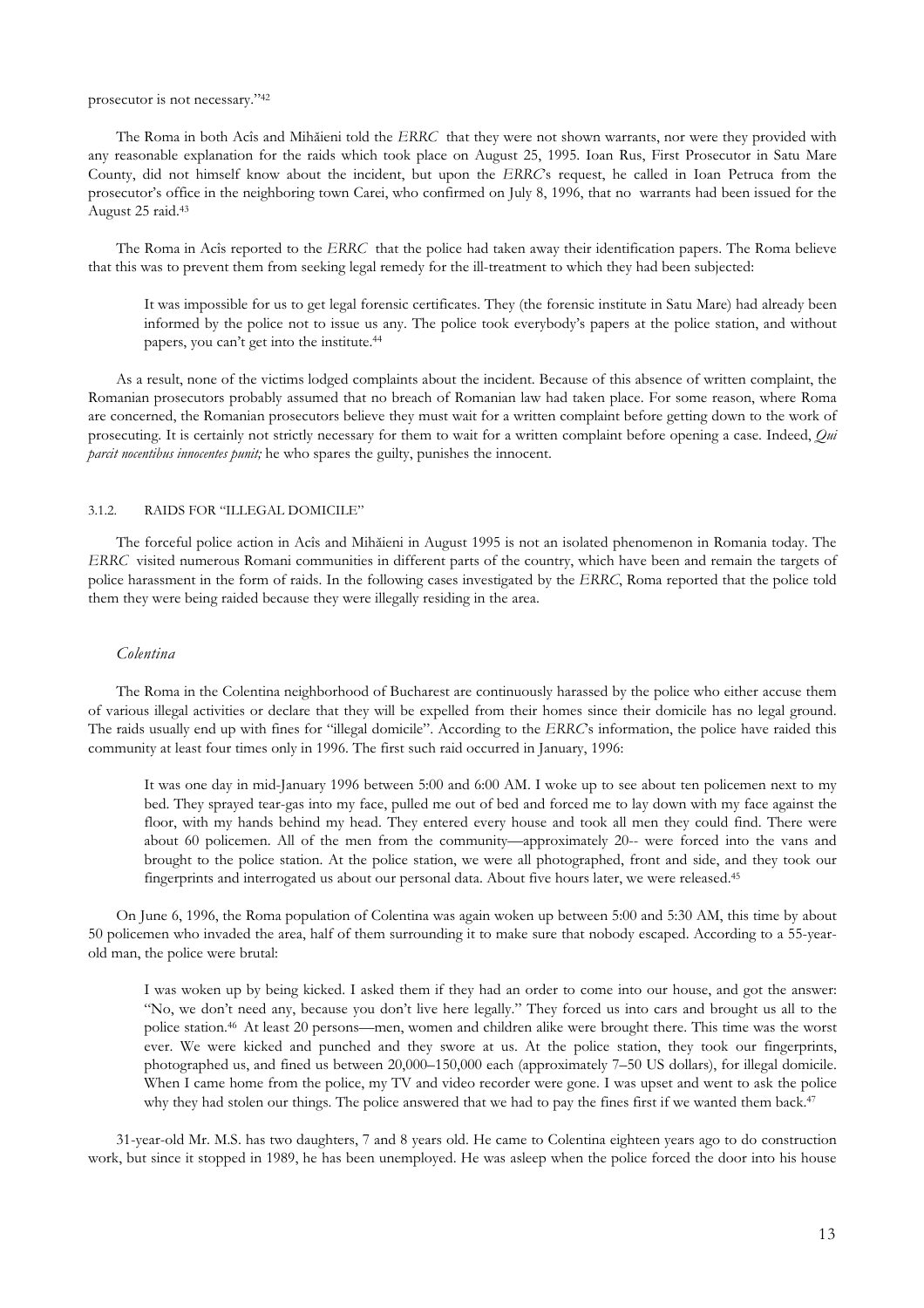at about 5:00 AM on June 6, 1996:

I asked them to show me a warrant and got a fist as an answer. Both me and my wife were taken to the police station. One policeman hit my wife in the face. I asked them not to beat my wife, and they said that if I didn't shut up, they would beat me, too, so I'd better shut up! They filled the cars and we were taken to the police station. My brother was brought in in handcuffs. At the police station, they told us that they were going to burn us out. We have nowhere to go if they come and demolish our houses.<sup>48</sup>

The police confiscated three video recorders and one cassette player from Mr. M.S.'s family. Mr. M.S. and his wife were also fined 150,000 lei (approximately 50 US dollars). 10-year-old Ms. A.T. was brought to the police station too:

We were put in a big hall where we had to wait until it was our turn. Nothing special happened to me; they said I was too young to be fingerprinted. My brother, my mother and my sister-in-law were fined 10,000 lei (approximately 3 US dollars) each. One old woman was beaten. The police wanted her to tell them where her son was, but she said that she didn't know. I couldn't see what happened, because she was taken to a separate room, but when she came out, her eyes were strange and she almost fell down. She told my mother that one policeman held her hand while another beat it with a stick.<sup>49</sup>

Raids against this Romani community seem to be a routine activity for the 7<sup>th</sup> District Bucharest police. The community was raided again on July 17 and July 26, 1996. The police allegedly said during the raid that they would continue to come until all the Roma had left their homes and moved out of the area. During the second raid on July 26, three or four men from Colentina were brought to the 7<sup>th</sup> District Police Department and received fines of 10,000 lei each (3 US dollars). Several other Roma were also brought to the police while they were there.<sup>50</sup>

The Roma moved to Colentina in the 1970s to work on one of the numerous construction sites of the former regime. The land was, they said, promised to them by Ceausescu. After the revolution, construction stopped and the Roma lost their jobs. Today, they are regarded as "squatting" the area where they live. They earn their money by collecting cardboard and selling it to recycling facilities. The women also collect empty bottles on the dumps. According to the Roma, they have tried to buy the land from the city authorities. The authorities, however, have refused to sell it to them.

Apart from the raids, the Roma in Colentina are also treated as a free workforce by the police. In the afternoon of April 28, 1996, Michelle Kelso, an American Fulbright scholar who spends a lot of time in Colentina, witnessed a police jeep drive into the compound. Two uniformed police officers stepped out of the car and announced through a megaphone that they would begin to check the houses. After a few minutes, around ten persons, men and women, had climbed into the back of the jeep. It then drove away. One of the women, M.T., informed Michelle Kelso that once every month or two, the police show up to "recruit volunteers" to clean the police station, offering to waive the fines if they form a cleaning crew. The Roma of course, since they cannot afford the fines, choose to clean. Usually, they stay at the police station for 2-3 hours, cleaning windows, sweeping and picking up garbage. The ERRC cannot find any legal grounds for this forced "community service"-a penalty not imposed by a competent court.

Colonel Dumitru Gheorghe, chief of the 7<sup>th</sup> District Police Department in Bucharest, told the ERRC that raids in his area are not conducted in private homes, but only in "public places". Where police forces had broken into the houses of Roma, Colonel Gheorghe called these events "actions" and not "raids". He was, however, unable to explain the difference between a "raid" and an "action". It is the position of the ERRC that changing the name of the violent event from "raid" to "action" does not alter its fundamentally abusive nature. Colonel Gheorghe also declared that those who complain about the police conduct are all criminals.<sup>51</sup>

## Pata-Rât

Between 5:00 and 5:30 AM on June 23, 1995, the police raided a Romani community in Pata-Rât, a village situated 8 kilometers from the city of Cluj-Napoca. About 20 policemen in seven big Dacia trucks, armed with firearms and sticks, drove into the area inhabited by Roma, forced open the doors and pulled the Roma out of their beds. According to 22-yearold Mrs. C.L., the entire community of 160 Roma was forced into the trucks and brought to the main police station of the city of Cluj.

At the police station, the Roma were placed in a big hall from where they were called, one by one, into a separate room to be fined. They were each fined between 20,000 and 150,000 lei (approximately 7-50 US dollars) for "illegal domicile".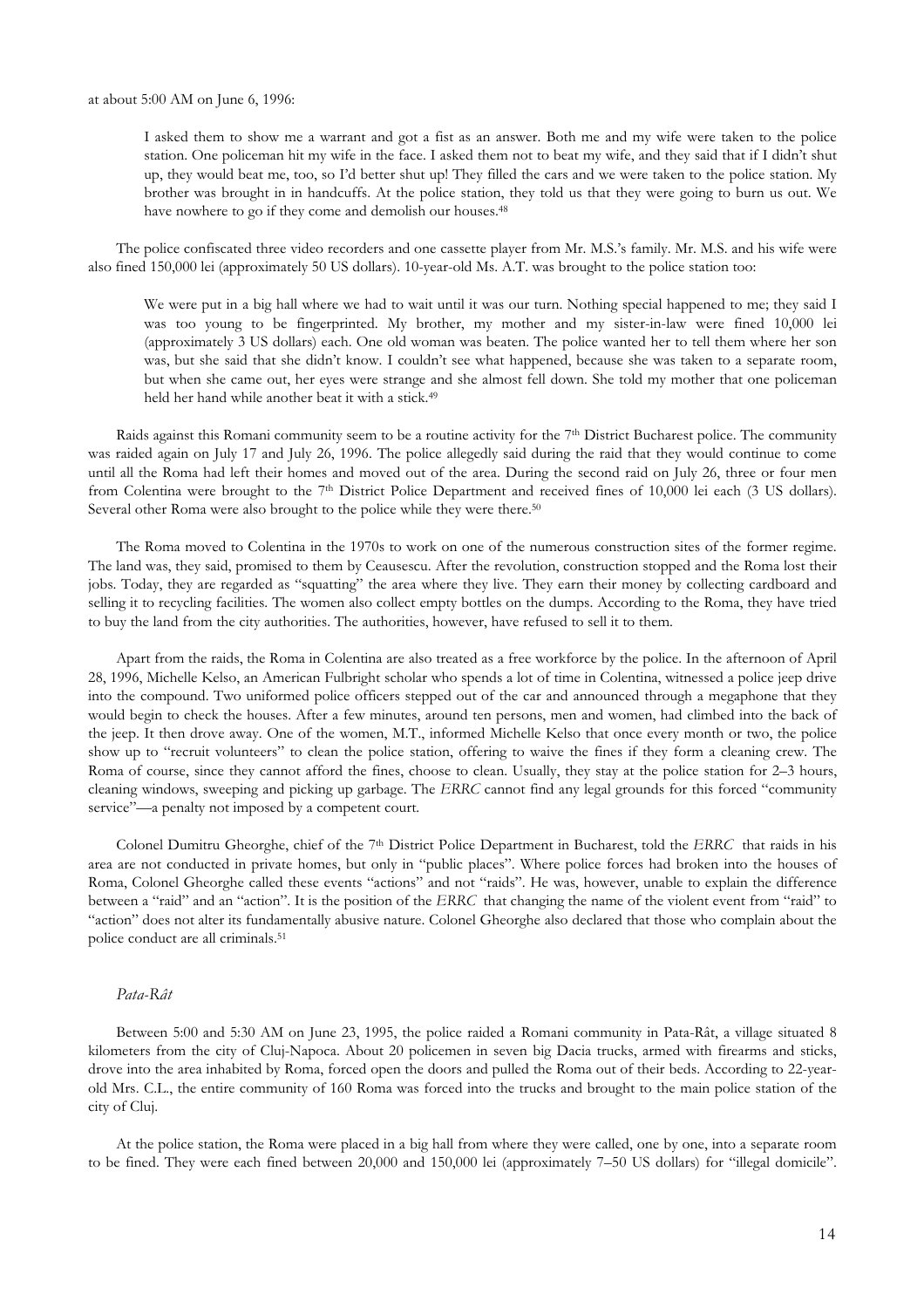Colonel Ardeleanu, chief of the police in Cluj, reportedly told the Roma that if they did not leave Pata-Rât within one week, the police would come again. 42-year-old Mr. C.K. told the ERRC:

They—the police—were very violent. They hit me on my back with their fists. Many of our kids caught colds afterwards since it was raining that day, and we were wearing only what we had slept in. We had to walk all the way back home after they let us go. One guy was very badly beaten. He started to vomit blood and had problems with his lungs.<sup>52</sup>

A young boy told the ERRC that his brother was brought to a separate room together with his cousin, and the police had forced them to fight with each other "for fun". According to 35-year-old Mr. A.L., the police were drunk when they came: "I saw them vomiting behind the house over there..."<sup>53</sup>

The Roma in Pata-Rât call the area they inhabit "Dallas". It is situated outside Cluj, next to the city dump where they work. They began to settle there in early 1980s, but most of them came after 1989, having lost their jobs in state-owned firms in different surrounding localities such as Lupeni, Dezmir, Taga and Luna de Jos. "Dallas" is one of the communities chosen by Médécins sans Frontières (Doctors Without Borders) for a program called "Support to Underprivileged Gypsy Communities". Patrick de Briey, mission chief of the program, asked to meet with Colonel Ardeleanu immediately after the raid. He was hoping to intervene to protect the Roma from further harassment. Médécins sans Frontières' main goal was to get an official paper stating that the Roma would not be expelled. The police were, however, reluctant to issue such a paper since, as Patrick de Briey put it:

A written agreement would have been an official recognition of the existence of the threat of eviction. This does not seem to exist, however, since the mayor's office (which is responsible for public land such as the area where the Romani settlement is located) did not know anything about the police action when I met with them on July 20, 1995.54

The police in Cluj seem, therefore, to have raided and fined the Roma on their own initiative.

## **Bontida**

The Romani community in Bontida, another village near Cluj, is also a site of police raids. The first such raid took place on February 25, 1995.<sup>55</sup> More recently, between 5:30 and 6:00 AM on February 23, 1996, about 30–40 policemen, armed with firearms and sticks, wearing helmets and leading 7-8 dogs, broke into the houses of the Roma, dragged them out of their beds and demanded to see their identification papers. According to 24-year-old Mrs. S.K., the police beat them with fists and sticks, forced them into cars and brought around 60 of them to the local police station, where they were fingerprinted and fined between 10,000-150,000 lei each (approximately 3-50 US dollars).<sup>56</sup>

The Bontida Roma told the ERRC that they were not shown warrants or any other documents—apart from the fine receipts—either before they were shoved into the cars, or at the police station. The police claimed that the Roma did not have their papers in order and that they were not legal residents of the village. According to Mrs. S.K., however, the police took people to the police station to be fined regardless of whether their address registrations were in order or not. 30-yearold Mr. A.B. said that the police confiscated television sets, video recorders and cassette players from everyone who could not prove with receipts that they were bought legally. Upon presentation of receipts proving that they had paid their fines, the Roma received their belongings back.<sup>57</sup>

Article 25(2) of the Constitution of Romania clearly states that "every citizen is guaranteed the right to establish his domicile or residence anywhere in the country..." and Article 26(1) states that "public authorities shall respect and protect the intimate family and private life." Finally, according to Article 41(3), "no one may be expropriated, except on grounds of public utility, established according to the law, against just compensation paid in advance" (official translation).

The legal framework regulating residence and population records in Romania is currently being reviewed. A draft bill on population records was adopted by the Senate in the autumn of 1995, although the Romanian Helsinki Committee had earlier criticized it for jeopardizing a number of fundamental rights and freedoms such as the right to freedom of movement and the right to intimate family and private life.<sup>58</sup> The draft bill has not yet been passed by the Chamber of Deputies.

Address registrations are associated with identity documents in Romania. Article 2 of the Law nr. 61/1991 sanctioning misdemeanors punishes "refusal of an individual to produce identity documents" (unofficial translation). According to the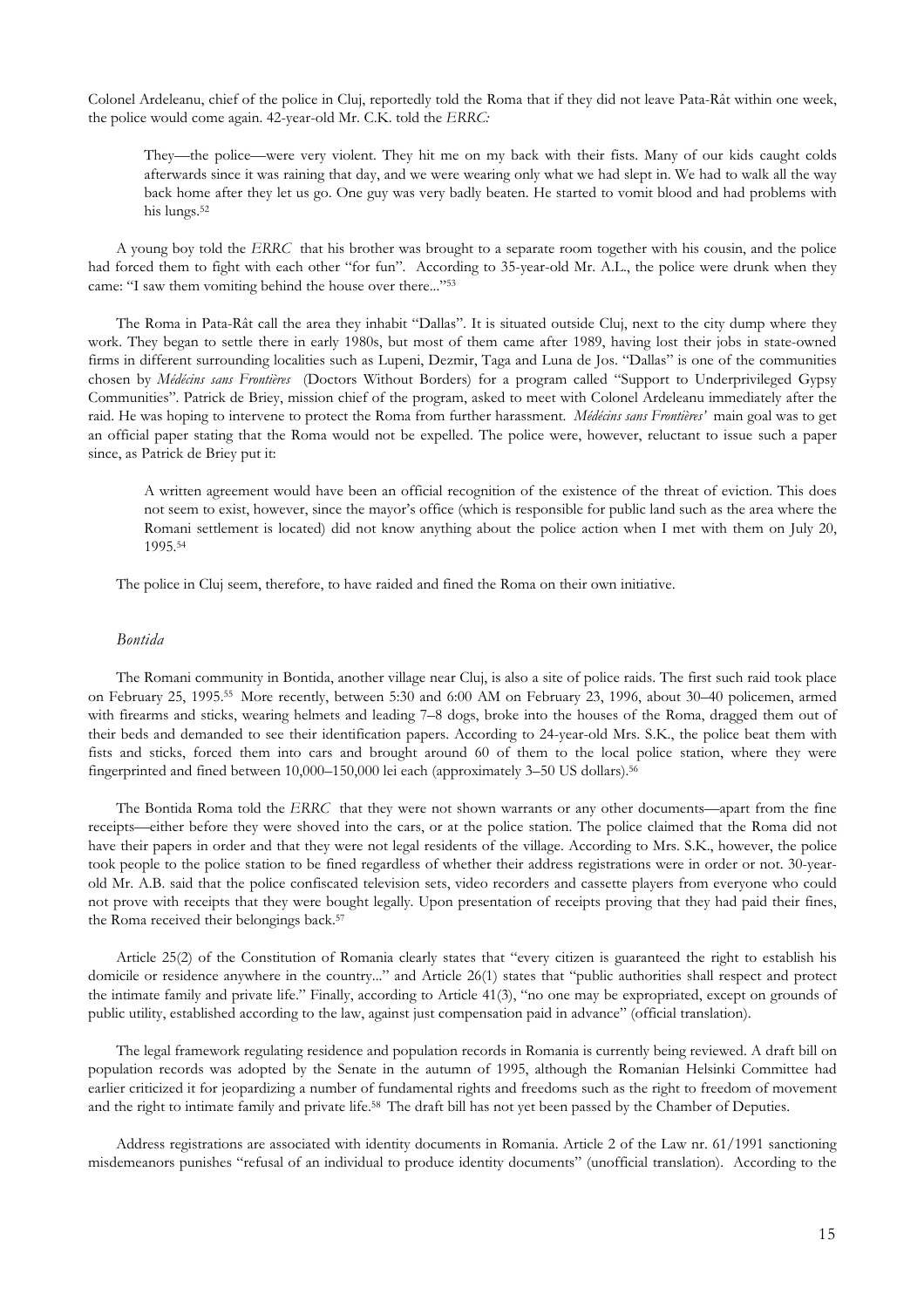Romanian Helsinki Committee, it "allowed the police to perpetrate many abuses."<sup>59</sup>

Finally, according to Article 41(7) of the Romanian Constitution, "legally acquired assets may not be confiscated. Legality of acquirement shall be presumed" (emphasis added).

The victims of all three raids aimed at uprooting "illegal domicile" hardly knew what legal provisions had been violated, and which of their legal rights were abused. They had, however, a belief that what had happened to them was wrong. After all, Debet sua cuique domus esse perfigium tutissimum; for everyone, the home is one's most secure refuge.

#### RAIDS "TO FIGHT CRIME"  $3.1.3.$

"Fighting crime" is one of the common arguments used by the Romanian law enforcement officials when explaining the strategy of raids. In some cases investigated by the ERRC, the police had told the subjects that they had committed a crime. However, usually no arrest and search warrants were shown, nor were other legal grounds of entry and arrest referred to in due course.

#### The Case of the Vlad Family

Between 4:00 and 5:00 AM on January 17, 1996, 4 or 5 police vans drove into the Romani neighborhood on the outskirts of Tirgoviste, a town situated 80 kilometers north of Bucharest. 41-year-old Maria Vlad told the ERRC that around 20–25 policemen, armed with firearms and sticks, rushed into their house and stuck flashlights in their faces. The police then pulled 16-year-old Laurentiu, 22-year-old Iulian, 23-year-old Cristian and 25-year-old Georgian, all four of Maria's sons, out of their beds and forced them into the cars waiting outside. Mrs. Vlad asserts heavy handling of her sons by the police at the time of the arrest.

The four young men were then taken to the police station. She told the ERRC that the police had taken away other men from the neighborhood as well, but they came back shortly after, while her sons did not. According to Iulian Vlad, at the police station:

We were put in separate rooms. I was hit in the belly and in the testicles. I was afraid that they would destroy my face so I tried to protect my face and head with my hands. They beat me for a long time—for two hours, I think. After they had stopped, they kept me handcuffed at the police station for 36 hours. I wasn't given anything to eat or to drink during this time.<sup>60</sup>

Georgian and Cristian declared that they could hear their brother's cries in the other room. The police were reportedly investigating the theft of some hay and wanted the Vlad brothers to sign confessions.

Maria Vlad called a lawyer during the day of January 17, 1996. The lawyer, Dumitru Popa, arrived at the police station in the evening that day. He assisted Georgian and Cristian in signing a declaration of innocence for the theft, but he did not meet Iulian at all:

I knew that Iulian was there and his mother had asked me to help him, but they (the police) told me to assist the other two when they made their declarations. When I realized that they would keep me waiting for a long time and it was already late, I left.<sup>61</sup>

Georgian, Cristian and Iulian were kept at the police station for 36 hours, which is a violation of Romanian law.<sup>62</sup> 16year-old Laurentiu-- too young to be kept in police detention-- was taken instead to a detention center for minors, also for 36 hours. None of the four had been shown search or arrest warrants.

After the four were released, Maria Vlad took her son Iulian to the Medical-Legal Laboratory in Tirgoviste:

They refused to give us a medical certificate. When they realized that we needed a certificate to prove police illtreatment, they refused. They looked at Iulian without even asking him to show where he was injured, and said that he had no visible marks and then they sent us away.<sup>63</sup>

On January 22, 1996, the family received a verbal summons by the police. Upon arriving together with their lawyer at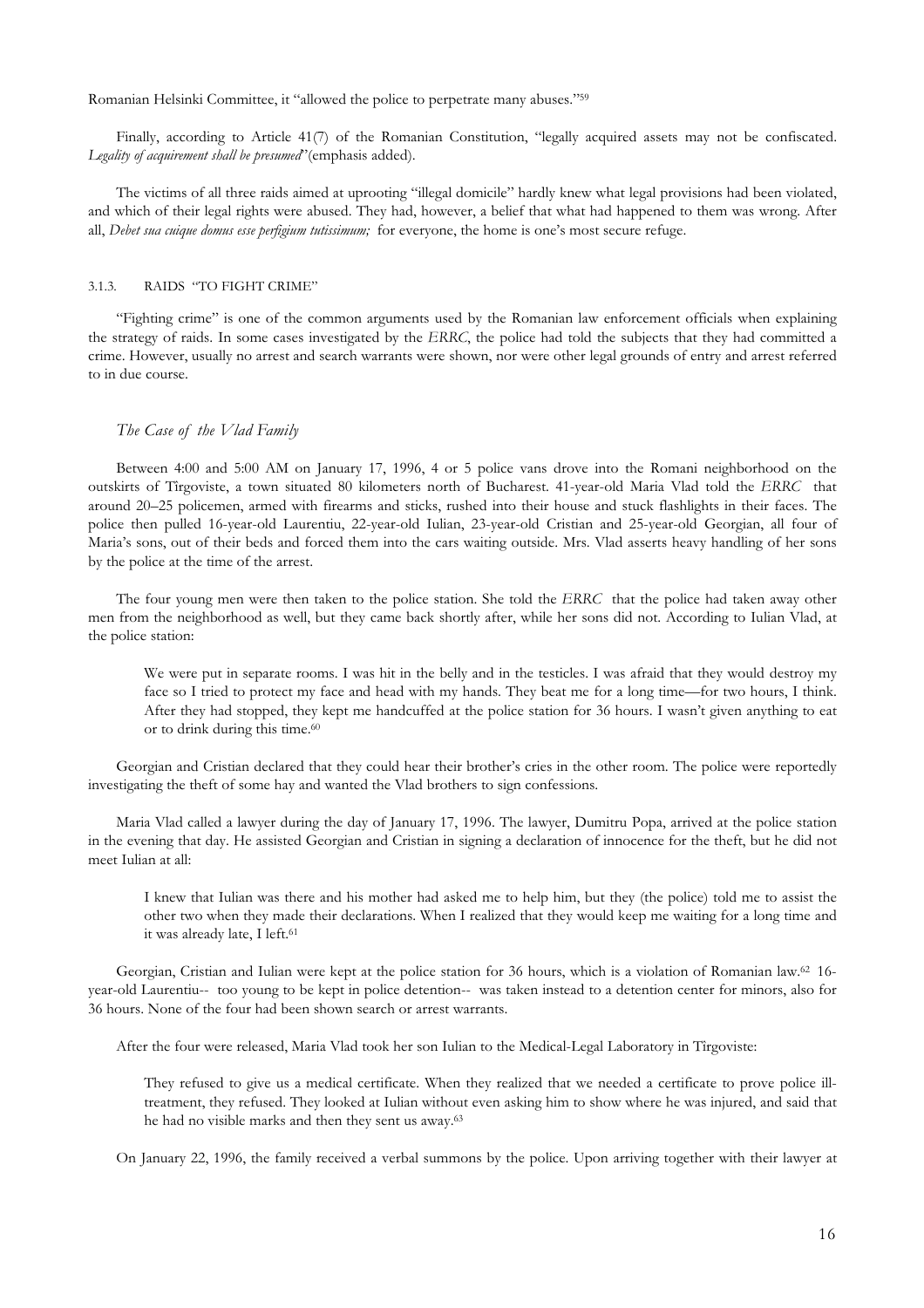the police station on January 23, they were told by the police that "they were not needed any more."

The Vlads told the ERRC that they were systematically subjected to police harassment of this kind. The police departments at both the county and the city levels categorically denied the whole incident, claiming that the Vlads must have given false declarations to the ERRC.<sup>64</sup>

According to Mr. Popa, the four young men were suspected of having participated in the theft of hay and in the beating of a farm guard in connection with the theft, sometime around January 10, 1996. The guard declared that approximately 10 people had participated in the hay theft and they had beaten him up during the theft. Since it had been dark, the guard was unable to identify the persons involved and could not positively identify the Vlad bro-thers. Due to the inability of the police to identify the perpetrators, the penal procedure against the Vlads had not yet started when the ERRC investigated the incident on March 25, 1996.

Maria Vlad has, after consultation with the Romanian Helsinki Committee, filed an official complaint with the Military Prosecutor's Office in the city of Ploiesti regarding the ill-treatment of her son, but to date, the ERRC is unaware of any investigation into the behavior of the police. The Romanian Helsinki Committee has sent a letter of concern to the Military Prosecutor of Romania about the police abuse against the Vlad family.<sup>65</sup> The case was recently made public also by Amnesty International, who urged the General Prosecutor of Romania "to initiate a thorough and impartial inquiry into the alleged illtreatment of Iulian Vlad, to make public the findings and to bring to justice anyone found responsible for human rights violations."66

#### Bălteni

During the last 12 months, the Romani community in the village of Bălteni, situated about 40 kilometers north of Bucharest has been the target of at least three police and gendarme raids. The last one was on January 17, 1996. 49-year-old Mrs. M.M. told the ERRC that two buses, a military truck and four small cars drove into the neighborhood at 5:00 AM on January 17, 1996. Woken up by the noise of the cars, she hurried out to find out what was going on and saw a huge number—around 200-- of heavily armed policemen and gendarmes with approximately 30 dogs. They jumped from the cars and headed in the direction of the houses:

They searched every house, broke in if nobody was there, searched every single corner. they even cut the hay in our beds to make sure there was nothing hidden there...<sup>67</sup>

Most men from the community fled into the forest nearby as soon as they heard the cars coming, but 35-year-old Mr. G.M., the husband of M.M., was ill so he stayed in bed when the policemen rushed in to search their house. The police allegedly forced him out of the bed and beat him with sticks.

Romani residents reported to the ERRC that they were not shown warrants, and that when they asked to know why the police had come, the police answered that they were accused of having stolen corn and wheat from the villagers in the neighborhood. Mrs. M.M. told the ERRC that she showed the police receipts to prove that she had bought all the corn she had, but the police tore up the receipts and confiscated her corn as stolen goods. The police also accused the Roma of having stolen wood from the forest nearby. They therefore confiscated all the wood they could find in the yards of the houses of the Roma, and fined them 25,000–160,000 lei each (approximately 8–50 US dollars).

At the Dâmbovita Regional Forestry Department, forester<sup>68</sup> Silviu Anason told the ERRC that he had seen the Roma steal the wood, but he did not interfere because he had been afraid. He had, however, he claimed, taken photos of the Roma while the theft was going on, and had then called the police the following day to report the crime. In response to the ERRCs request to see the photos Mr. Anason had taken, he promptly closed the Regional Forestry Department. The photos, he explained, could only be shown during opening hours. Mr. Anason also told the ERRC that the theft had taken place during night hours, and therefore in the dark...<sup>69</sup>

Colonel Ilie Bălănoiu, chief of the Dâmbovita County Police Inspectorate, told the ERRC that conducting raids in the area is a conscious strategy to prevent tensions resulting from thefts committed by Roma from escalating into ethnic clashes "like those in Hădăreni and Bolintin Deal." According to him, raids were only conducted if written and signed complaints mentioning the perpetrators by name had been filed and when a prosecutor had given his approval to a raid by issuing search warrants. Colonel Bălănoiu could not show the ERRC any search warrants, however, and claimed that they are kept at the County Prosecutor's Office.<sup>70</sup> At the County Prosecutor's Office, First Prosecutor Mr. Florian Nicoară was unable to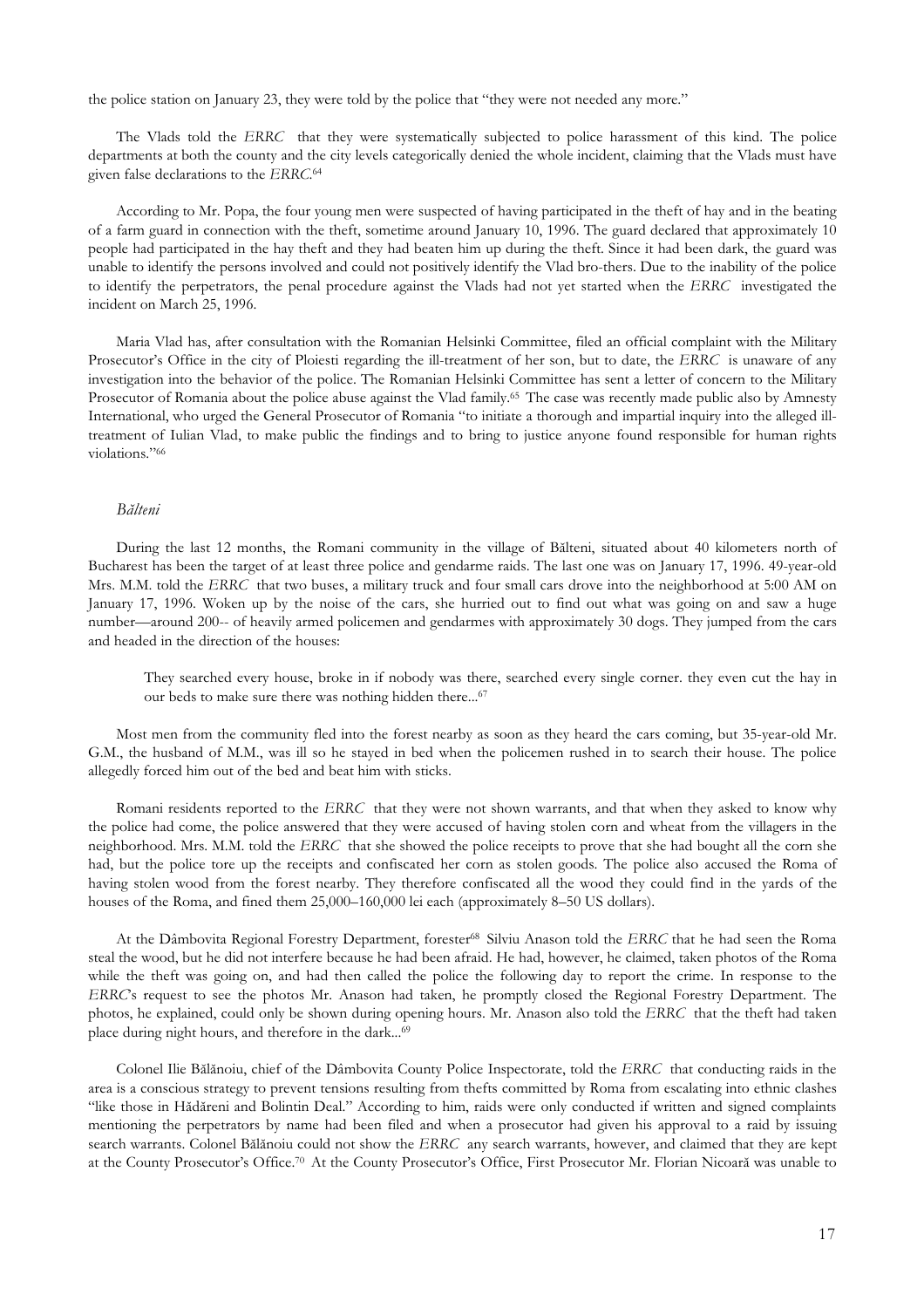#### find any search warrants to show to the ERRC.71

The Romanian Helsinki Committee visited Bălteni on October 20, 1995 in order to investigate two previous police raids conducted on September 27 and October 13 that year.<sup>72</sup> They stated to the military prosecutor's office that their report on the incidents should be regarded as an official complaint on behalf of the Roma in Bălteni. The ERRC is unaware of any investigation into the behavior of the police in this case.

#### Summary

It has been pointed out by political scientists that it is almost in the nature of all authorities to overreact to (the specter of) civil disturbances. But this kind of preventive overreaction is not just the normal reflex of a police on alert. The police's message to the Romanian public effectively is, "Leave the Gypsies to us, we will deal with them, in a professional way." The police appear to have taken over the lynching, the job formerly performed by the angry crowd.

Following episodes of mob violence in the first years of post-communism, the Romanian state stepped in and reestablished its monopoly on the legitimate use of violence (Weber). However, no modern law includes the prevention of extra-judicial violence by more violence, directed at the previously victimized community, in its concept of maintaining order.

According to Manuela Stefanescu, vice-president of the Romanian Helsinki Committee and one of the most energetic critics of the human rights record of the Romanian government, the raids are conducted as a way of intimidating and frightening whole groups of Roma. Such intimidation is, according to Ms. Stefanescu, aimed indiscriminately at women, children and old people as well, and does not at all serve the officially-stated purpose of detaining persons suspected of having committed crimes.<sup>73</sup> The ERRC believes—and the cases documented in this report provide evidence—that this statement is correct. The Romanian police have, in our opinion, violated several international and domestic laws and regulations.

In all cases of raids investigated by the ERRC, the victims declared that they were not shown warrants. This is in violation of Article 27 of the Romanian Constitution, which states that "the domicile and the residence are inviolable. No one may enter or remain in the domicile or residence of a person without consent." Paragraph 2 of Article 27 provides exceptions. However, having obtained no "consent" from the persons resident in the raided neighborhoods, and having failed to provide warrants or court sentences, the police can hardly find excuse in the other stipulations listed in the Constitution. The ERRC tried but could not identify any prior need to "remove any danger against the life, physical integrity or assets of a person" [Article 27, paragraph 2, letter (b)]; nor a need to "defend national security or public order" [letter (c)]; nor a need to "prevent the spread of an epidemic" [letter (d)]. The ERRC considers that if any of the above grounds were actually invoked, the interpretation of these constitutional norms has apparently been broader than is strictly necessary in a democratic society.

Regulations regarding domicile searches can also be found in the Law nr. 26/1994 on the Organization and the Operation of the Romanian Police. According to Article 16, the police have right to "... enter the home of private individuals at their request, or with their written consent, or with a magistrate's authorization under the terms provided by law" (unofficial translation). The same article, however, states that the police have the right to "...carry out controls and raids when there are indications concerning law-breaking, concealment of perpetrators or with regard to the commitment of offenses, or the hiding of offenders or property proceeding from criminal offenses." The legal boundaries of such actions are not specified. As a result, the previous guarantee against arbitrary interference in privacy is undermined.<sup>74</sup>

The victims and witnesses of almost all cases of raids reported to the ERRC that the police had come between 4:00 and 5:30 AM, while the law stipulates that searches in private domiciles can only be conducted between 6:00 AM and 8:00 PM.75

By breaking into the homes of Roma and forcing them out of bed to bring them to the police station for interrogation, the police overstepped the boundaries of reasonable force. The ERRC could not establish that the Roma had resisted police actions during the raids, thus justifying the use of force. In most cases, victims and witnesses reported severe ill-treatment by the police.

Article 27 of the Law nr. 26/1994 on the Organization and the Operation of the Romanian Police states that "police officers shall be forbidden to cause physical or mental pain for the purpose of obtaining information or confessions from a suspect or from a third person, to punish for an act which that person or a third person might have or is supposed to have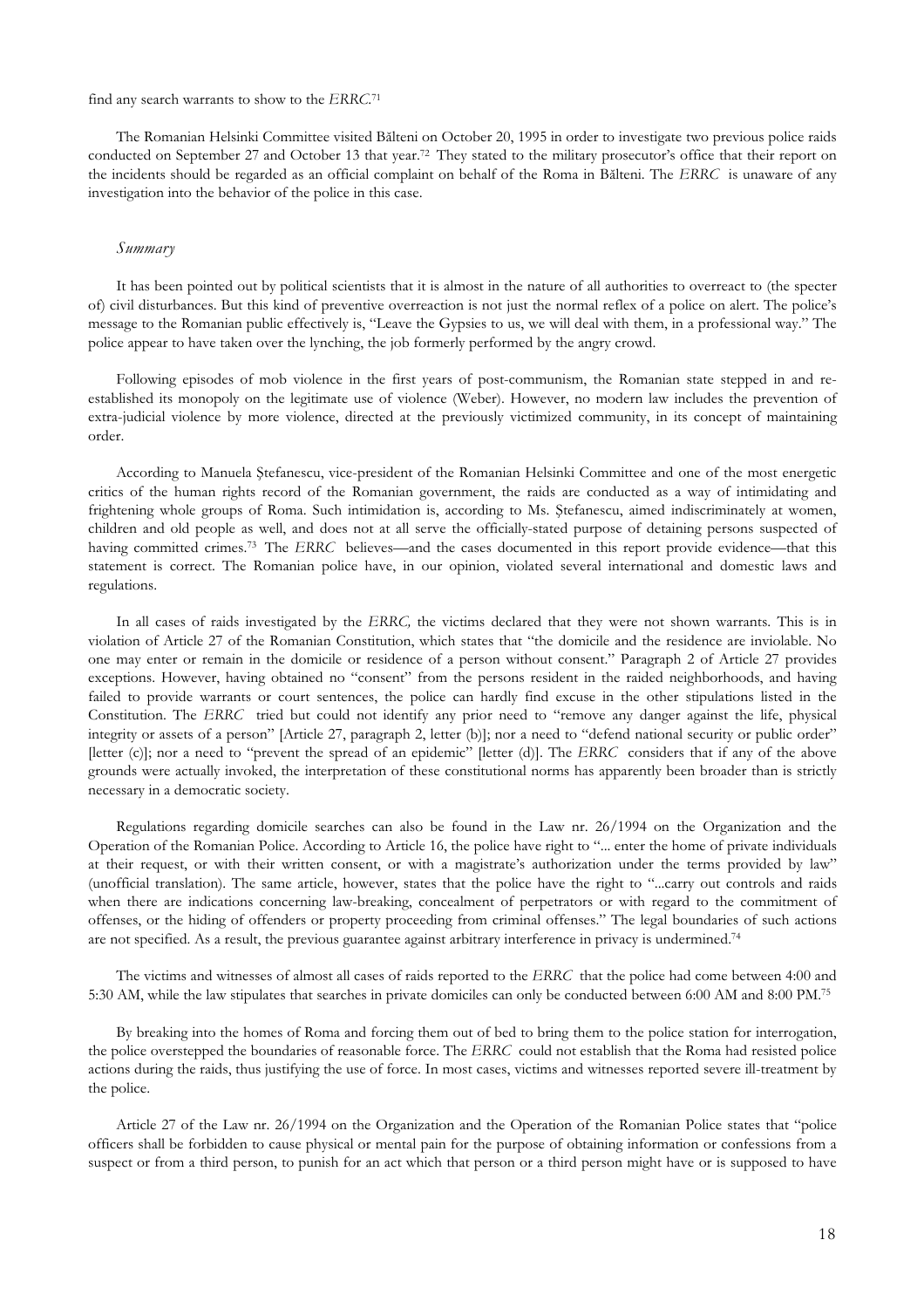committed, to intimidate or to put pressure on a person or on a third person." According to Article 29 of the same law, "the police staff shall have the obligation to watch that the state of health and corporal integrity of the persons in their custody be fully protected."

Romania has ratified several international treaties and therefore recognized the binding force of their provisions. According to Article 17 of the International Covenant of Civil and Political Rights, "no one shall be subjected to arbitrary or unlawful interference with his privacy, family, home or correspondence, nor to unlawful attacks on his honor and reputation," and "everyone has the right to the protection of the law against such interference or attacks."

Article 8 of the European Convention for the Protection of Human Rights and Fundamental Freedoms states that "everyone has the right to respect for his private and family life, his home and his correspondence," and "there shall be no interference by a public authority with the exercise of this right except such as is in accordance with the law and is necessary in a democratic society." According to Article 13, "everyone whose rights and freedoms as set forth in this Convention are violated shall have an effective remedy before a national authority notwithstanding that the violation has been committed by persons acting in an official capacity" (emphasis added).

According to Article 9 of the International Covenant on Civil and Political Rights, "...no one shall be subjected to arbitrary arrest or detention. No one shall be deprived of his liberty except on such grounds and in accordance with such procedure as are established by law" and "anyone who is arrested shall be informed, at the time of arrest, of the reasons for his arrest and shall be promptly informed of any charges against him." Article 10 states that "all persons deprived of their liberty shall be treated with humanity and with respect for the inherent dignity of the human person".

Article 3 of the European Convention for the Protection of Human Rights and Fundamental Freedoms, and Article 7 of the International Covenant on Civil and Political Rights state that "no one shall be subjected to torture or to cruel, inhuman or degrading treatment or punishment."

#### USE OF EXCESSIVE FORCE BY LAW ENFORCEMENT OFFICIALS  $3.2.$

The ERRC is concerned about the increasing number of cases in which police officers and public guardians use firearms when involved in incidents with Roma. The ERRC investigated incidents of this sort which occurred in Romania during the last twelve months and believes that the easy resort to shooting seems to be on the rise.

On June 1, 1995, 17-year-old Marcel Ghînea was shot and seriously injured by the police when caught for car-theft in the district of Voluntari in the outskirts of Bucharest. Amnesty International wrote a letter of concern to the General Prosecutor of Romania, who subsequently informed the organization that the investigations of the shooting established that the police action had been undertaken within legal bounds.<sup>76</sup>

In February 1996, a public guardian shot and wounded a Rom suspected of having stolen from a factory in Tirgoviste. The ERRC is not aware of any investigation of the incident.

In Buzău on April 19, 1996, public guardian Iulian Cristinel Ilie shot dead 35-year-old Dumitru Mărgean after he entered a construction site. The case was investigated by the Romanian Helsinki Committee, who concluded that the situation did not justify the use of the firearm.<sup>77</sup> Iulian Cristinel Ilie was charged with homicide under Article 174 of the Romanian Penal Code on May 28, 1996.<sup>78</sup> According to the ERRC 's information, the case is now pending at the Buzău Court.

26-year-old Mircea-Muresul Mosor was shot and killed by the police early in the morn-ing on May 9, 1996 in Măruntei commune in Olt County in southern Romania. The ERRC's investigation revealed serious inconsistencies in the statements made by the police, as well as between them and the statement of the doctor and the family of the victim concerning the circumstances under which Mircea-Muresul Mosor was killed. Mr. Mosor was alleged by the police to have attacked the police officer with a stick, causing the policeman to use his gun in self-defense. He was, however, according to the hospital report, shot in the back.

According to a communiqué issued by the Olt County Police Inspectorate in the city of Slatina, four policemen were driving near the river Olt on the morning of May 9, 1996. They passed a horse-drawn wagon with two Roma riding in it and made several signs to the Roma to pull over. The two men allegedly ignored their signals and continued. After a while, chased by the police car, the two Romani men abandoned the wagon to escape on foot. The car caught up with them, and one of the police officers, Tudor Stoian, jumped out of it. A fight ensued. According to the police report, one of the Roma hit Tudor Stoian with his fist, and the other, Mircea-Muresul Mosor, grabbed a wooden stick. Officer Stoian, kneeling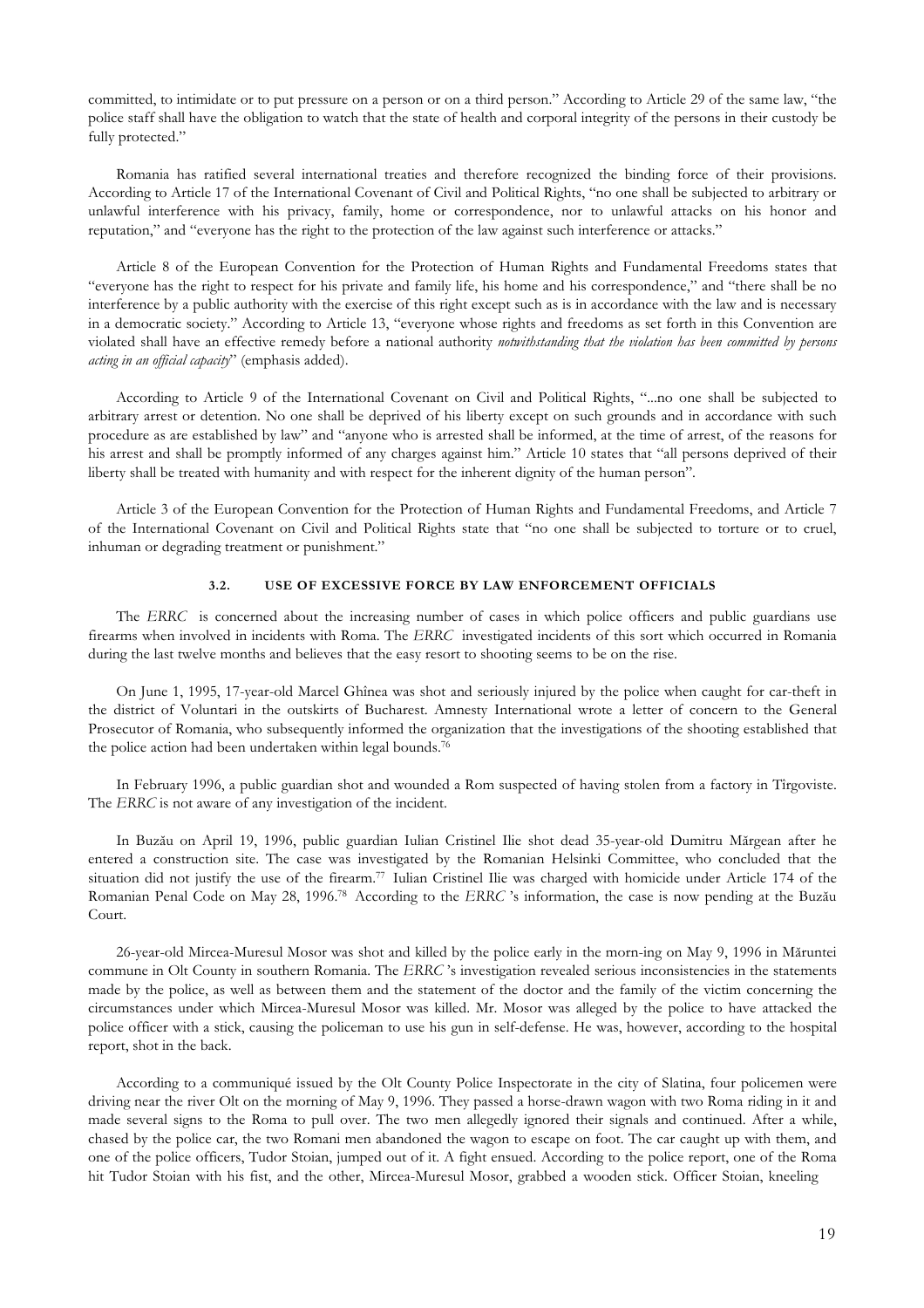and holding down the other Rom, warned Mr. Mosor not to approach, pulled out his gun and fired a warning shot. Mr. Mosor however allegedly lifted the stick and was about to hit Officer Stoian. According to the police communiqué, the officer then shot at Mr. Mosor. Following this, Mr. Mosor was transported to the hospital in Drăgănesti-Olt, where he died.<sup>79</sup>

The above communiqué leaves at least two major questions unanswered: (1) What were the other three police officers doing during the incident? (2) What happened to the other Rom, who is not mentioned by name in the communiqué?

Dr. Dan Jijău at the hospital in Drăgănesti-Olt told the ERRC that, contrary to what the police communiqué claims, Mr. Mosor was already dead when transported there. Hospital file nr. 479 records the unidentified dead body of a male which arrived in a police car at 8:20 AM on May 9, 1996. There was a bullet wound in the left thorax caused by a bullet that had entered the back, passed through the heart cavity and exited from the chest in the cardiac region.<sup>80</sup> This contradicts the police version, according to which Mr. Mosor was facing Officer Stoian and about to hit him at the moment of the shooting.

Neither Officer Tudor Stoian, nor Officer Ilie Gherghe could tell the ERRC anything about the incident in which they, according to the police communiqué, participated. Instead they referred the ERRC to the County Police Inspectorate in Slatina. According to Captain Pârvulescu, with whom the ERRC spoke at the Slatina inspectorate, two policemen and four Roma were implicated in the incident. When the ERRC expressed suspicion by referring to the above mentioned communiqué, Captain Pârvulescu quickly corrected himself and changed the numbers of those involved in the incident. This time, Captain Pârvulescu described the incident in the following way: as soon as Officer Stoian had jumped out of the car, Mr. Mosor attacked him and hit him with a stick in the head, as a result of which Officer Stoian fell to the ground. Lying on the ground with a wounded head, Officer Stoian shot at Mr. Mosor, who was fleeing.

Captain Pârvulescu explained further that the other three policemen had "missed the whole incident because it was dark." The incident had, according to him, taken place at 5:00 in the morning. He also said that since Officer Stoian had jumped out of the car while it was still moving, there was a distance of at least 50 meters between him and the other three.<sup>81</sup>

Regarding the other Rom, Captain Pârvulescu claimed that the police did not know anything about him and that they were searching for him. The family of the victim told the ERRC that Mr. Mosor had been with his 28-year-old brother Ion Mirea when the incident leading to his death occurred. According to them, he was arrested by the police approximately one week after the incident, around May 16, and since then has been, as far as they know, in Jilava prison in Bucharest.

The police version of events is highly implausible. However, taken seriously, the police account implies negligence on the part of the officers concerned; rather than subduing the Roma, whom they outnumbered 4 to 2, as was their professional duty, one officer took on two men and, outnumbered, shot one dead.

The ERRC finds Captain Pârvulescu's answers regarding the role of the other three police officers questionable. Moreover, the two versions given by the same institution (the county police) contradict each other. Also, the description given in the written communi-qué, which must be considered as an official statement on the part of the police, is not consistent with the medical record, which clearly states that Mr. Mosor had been shot from behind.

The police shooting of Mr. Mosor was originally investigated by Captain Tudor Marin, but has recently been taken over by First Prosecutor Colonel Slăvoiu at the Military Prosecutor's Office in Bucharest. The ERRC sent a letter of concern to the Romanian Military Prosecutor's Office in which it calls attention to the inconsistencies regarding the circumstances under which Mircea-Muresul Mosor was killed and urges the Military Prosecutor to conduct a thorough and impartial investigation of the incident.<sup>82</sup> The ERRC received a reply in which the Military Prosecutor assures us that the aspects pointed out in our letter will be taken into consideration during the investigation of the incident, and promises to inform us about the results of it.83

On June 2, 1996, In Coltău, a village situated 9 kilometers from Baia Mare in northern Romania, a team of public guardians shot at a group of Roma, seriously injuring 17-year-old Nelu Craitar in the neck and 30-year-old Alexandru Rezmives in the leg. As a result of his leg injury, Mr. Rezmives had to have his leg amputated. A third Rom, 32-year-old Zoltan Rezmives, was hit in the face by stones chipped by a ricocheted bullet and slightly injured.

The Romani victims and the public guardians have strongly differing versions of the development of events which lead to the shooting incident in the evening of June 2, 1996. The conflict began on June 1, 1996, when two public guardians hired to watch over the orchard of the company SCIPOMAR situated next to the village Coltău caught a young Rom, Roman Rezmives, stealing cherries. According to Mihai Cosma, deputy chief of the public guardians, Mr. Rezmives had refused to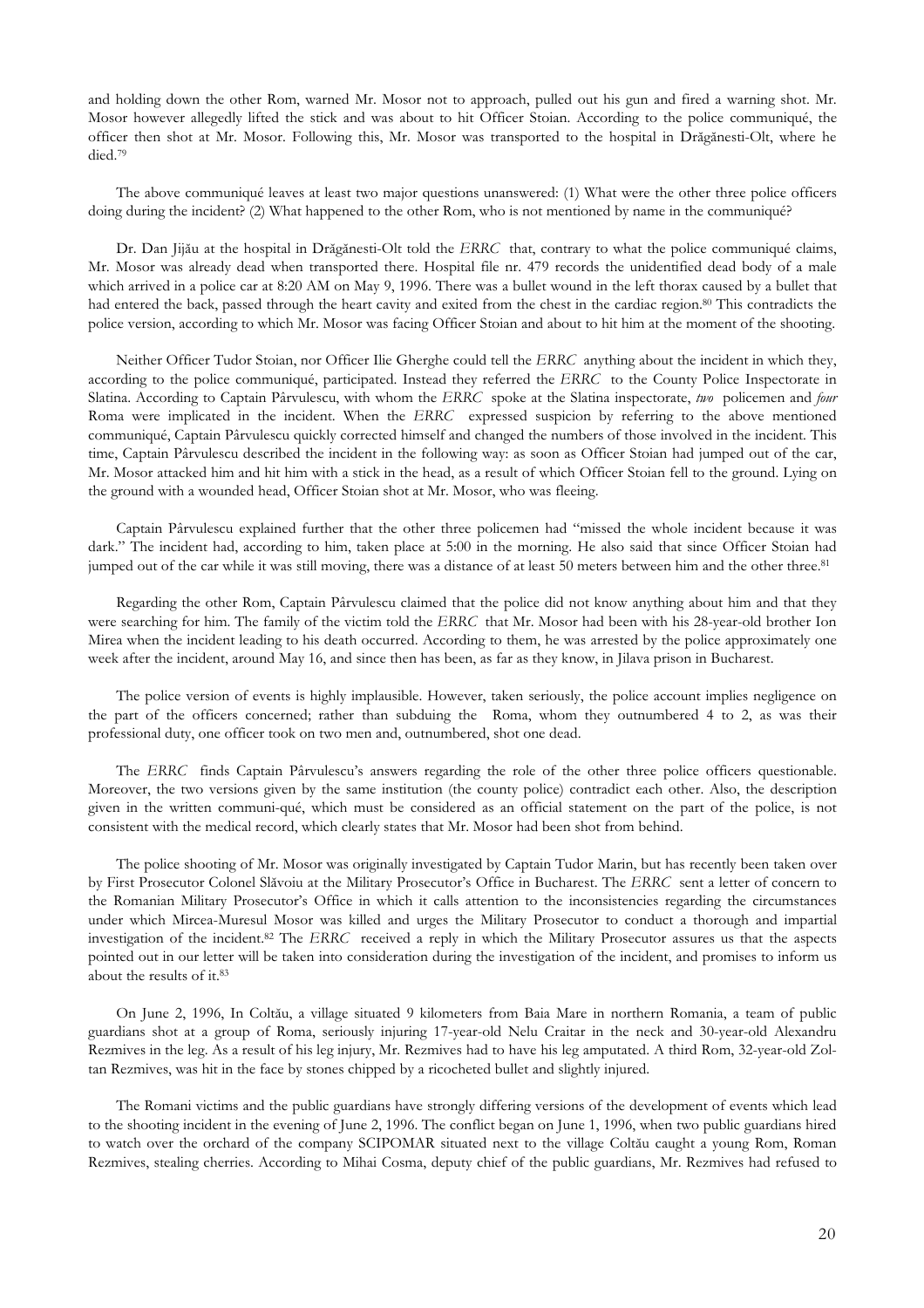reveal his identity, and the guardians had subsequently "used some force" with him. Later on, he was released. At about 10:00 the same evening, a group of approximately 30 Roma, armed with sticks and agricultural tools, tried to enter the farm to take revenge. The public guardians fired warning shots, after which the Roma left. One hour later, as the guardians were leaving work, the Roma blocked their way. The guardians, according to their own version of events, then chose to take a route different from their usual way home through the village.

The next day, on June 2, the driver of the public guardians had arranged with the-this time four-guardians on duty that day to meet in the center of the village so that he would not have to pass through the Romani neighborhood. As a result of this arrangement, the four guardians had to leave the orchard on foot. According to Mr. Cosma, a large group of Roma, including women and children, armed with sticks, stones, and agricultural tools, gathered to wait for the guardians. They surrounded the guardians and one of them attacked the four with a spade. At this stage, the guardians again fired warning shots, but without any result. They then fired at the ground in order to scare the Roma. Mr. Cosma explained that the three Roma were injured because the bullets had ricocheted off the ground.<sup>84</sup>

The Romani witnesses in Coltău told the ERRC that they did not gather to wait for the public guardians. Since it was the day of the local elections, there were a lot of people outside. According to Alexandru Rezmives, Roman's brother, he had approached the guardians to ask them why they had beaten his brother the previous evening. In response to this question, the guardians shot at him.<sup>85</sup> Hearing the shots, the inhabitants had run outside to see what was happening. Seeing Alexandru lying on the ground, they began to throw stones at the guardians, who escaped by shooting at them. In the process, another two Roma were injured.

Gabriel Linguraru, one of the witnesses, asked the guardians not to shoot so he could go and call an ambulance. According to the witnesses, the public guardians continued to shoot anyway. The whole incident took place in front of the house of Iosif Covaci, president of the the local Roma association. He had not been home at the time of the incident, but eight bullets for an automatic weapon were found on the road next to his house.<sup>86</sup>

Decree nr. 367/1971 on the use of firearms and ammunition was modified on May 11, 1996. According to Mr. Cosma, the new law nr. 17/1996 allows the public guardians to use firearms in situations in which their right to do it had previously been restricted. It clearly forbids the use of firearms in situations where there is a risk to injure people randomly, however. This is obviously the case when there is a group of people gathered: "the use of firearms is prohibited: ...b) in situations in which the lives of other persons are endangered..." (unofficial translation).<sup>87</sup>

When the ERRC investigated the Coltău case on June 27, 1996, the Roma said that they had not filed complaints against the public guardians. Incidents involving use of firearms must, however, be investigated even if the victims do not take legal action. Unlike the police, who fall under the jurisdiction of the military prosecutor, the public guardians fall under the jurisdiction of civil prosecutors. The Coltău case is being investigated by the Maramures County Prosecutor's Office in Baia Mare. First Prosecutor Mr. Eugen Rosca told the ERRC that:

Some Gypsies had stolen cherries. A team of public guardians intervened, and they were then attacked by a large group of Gypsies. The public guardians were acting in self-defense and therefore committed no crime.88

A.P.A.D.O. told the ERRC that they are considering taking on the case in the framework of their legal defense program for Roma victims of human rights abuses.<sup>89</sup>

The ERRC was recently informed that law enforcement officials in Romania again opened fire on three Roma. At around 1:00 AM on June 26, 1996 in Săcele commune near Brasov, a group of five policemen saw three Roma walking with horses carrying sacks. According to the local newspaper, the police claim that they had first signalled to the Roma to stop, and then fired eight warning shots in the air. The shots, according to the police, had no result; the Roma had disappeared in the dark.

The following morning, however, the Emergency hospital in Brasov reported that they had received two Roma, 20year-old Marian Marsavela and his 17-year-old partner Ana Strica with bullet wounds in their hands. According to Marian Marsavela, they were peacefully walking home from his father-in-law's house when the shooting suddenly began. According to the local newspaper, the Military Prosecutor's Office is going to investigate the incident.<sup>90</sup>

The ERRC considers the frequency of incidents involving the use of firearms by Roman-ian law enforcement officials against Roma to indicate a disturbing tendency. As such, the shootings represent not only human rights abuse against the Roma, but also the threat of future continued abuse. The ERRC calls the Romanian authorities' attention to the following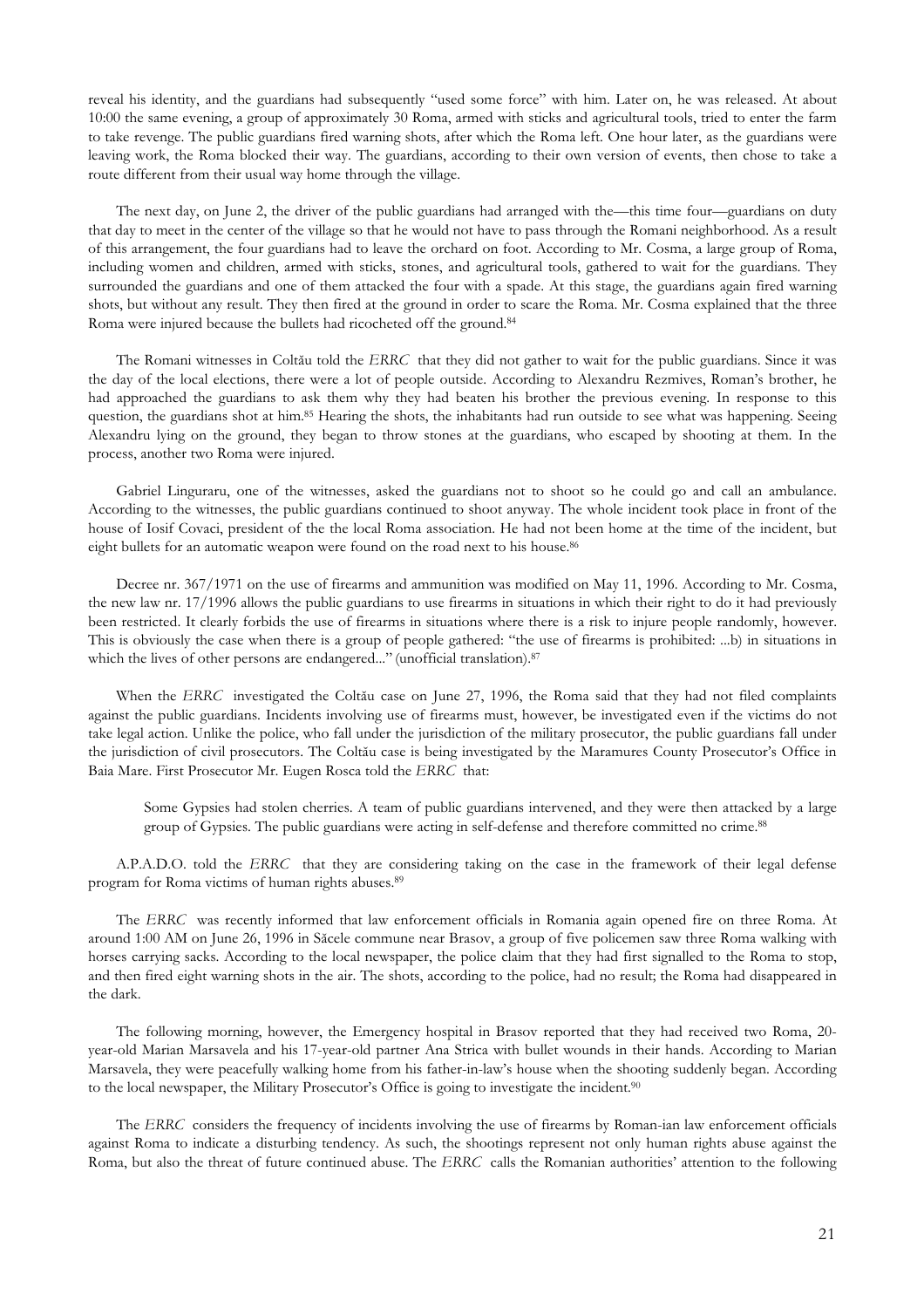domestic and international regulations:

Article 21 of the Law nr. 26/1994 on the Organization and the Operation of the Romanian Police which states that "... firearms shall be used in such way that it result in the immobilization of the person/s against whom the firearms are being used, so as to avoid causing death of that person/s" (emphasis added).

Article 3 of the UN Code of Conduct for Law Enforcement Officials which states that "law enforcement officials may use force only when strictly necessary and to the extent required for the performance of their duty," with the stipulation that "...the use of force... should be exceptional" and "...in accordance with a principle of proportionality."

The UN Basic Principles on the Use of Force and Firearms by Law Enforcement Officials, according to which "law enforcement officials, in carrying out their duty, shall, as far as possible, apply non-violent means before resorting to the use of force and firearms. They may use force and firearms only if other means remain ineffective or without any promise of achieving the intended result." Furthermore, law enforcement officials shall "exercise restraint in such use and act in proportion to the seriousness of the offense and the legitimate objective to be achieved" (emphasis added). Under special provisions, it is stated that "in any event, intentional lethal use of firearms may only be made when strictly unavoidable in order to protect life" (emphasis added).

It is difficult to prove that a direct link exists between raids and shootings by the police. These two forms of brutality on the part of Romanian law enforcement officials with regard to Roma have, however, both increased over the same period of time; one cannot avoid the conclusion that this new pattern of official violence should be traced back to the fundamentally flawed approach by the police and the Ministry of the Interior to the problem of community violence. If Roma are seen as the only source of tension, and if the strategy to prevent mob violence is defined purely in terms of preemptive measures to stop Romani crime, then shootings and the use of excessive force by the police will continue. The result of the Mob Violence Prevention Programme can hardly be described as an alleviation of intercommunal tensions.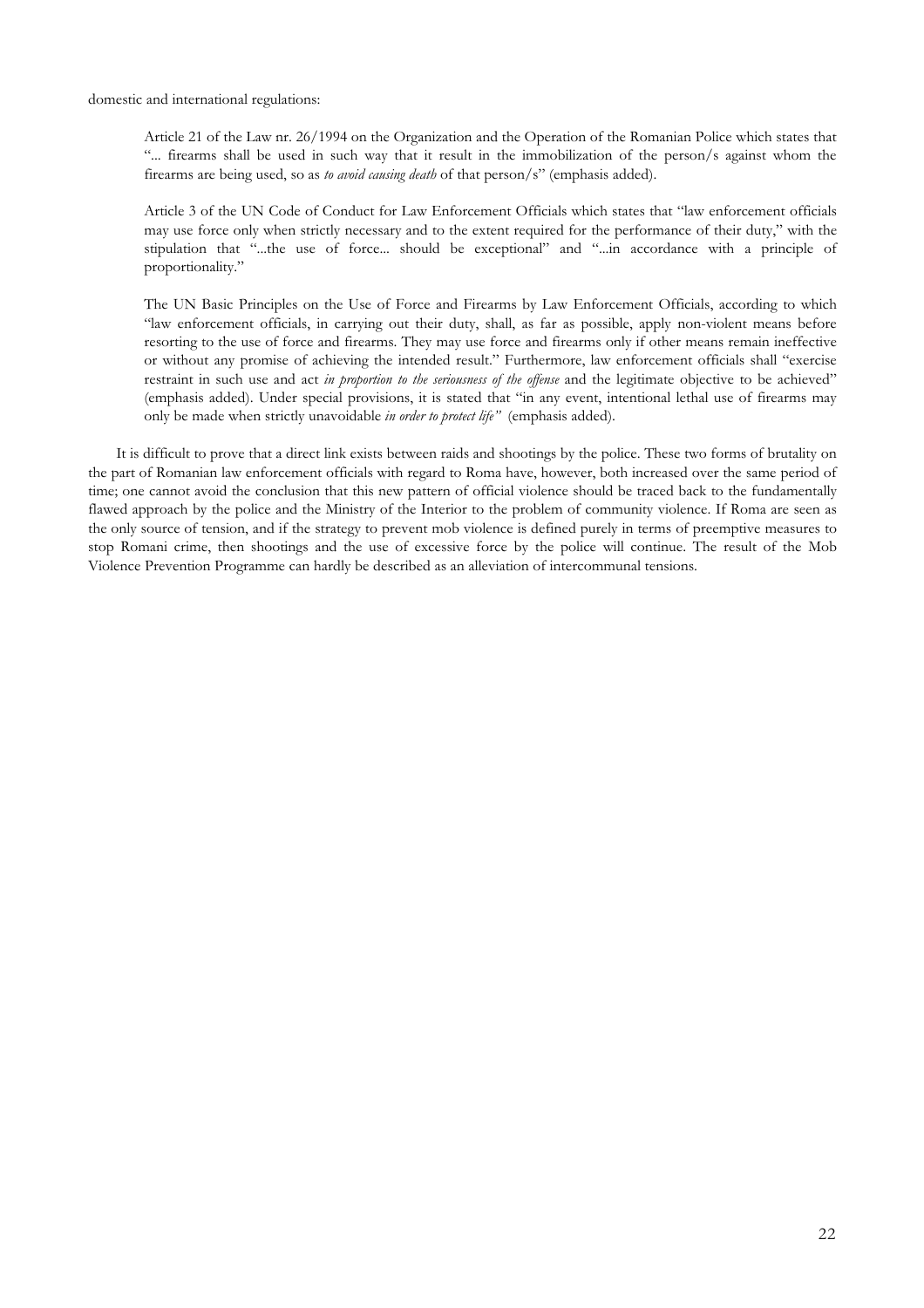"The police are criticized either for not doing enough, or doing too much," the Romanian General Inspectorate of the Police complained.<sup>91</sup> This sentiment accompanies the collapse of legal procedure in law enforcement and a rise in police practice divorced from the protection of the civil rights of Roma minority members.

Violence by law enforcement officials amounts to an official tacit approval of racism and racist attacks against Roma. Following a recent fight in a pub on the outskirts of Bucharest, for example, which ended with five houses belonging to Roma being destroyed and one set on fire, the perpetrators claimed that their attacks were justified, "since the police were there and agreed to what we did."<sup>92</sup> In the disturbing rise of resort to shooting at Roma by the police and public guardians, the ERRC sees a logical continuation of official police brutality.

Official violence, however, has a further sad consequence, which is already quite palpable: fear. While in the months following the first outbreaks of community violence the victims did not mind telling their story to whomever cared to listen,<sup>93</sup> now they are increasingly retreating behind silence.

Romani victims of human rights violations are becoming reluctant to place their faith in human rights organizations. It was difficult to convince the victims of police violence documented in this report to file complaints with the police or to begin legal proceedings against their police tormentors. Romani and non-Romani witnesses of human rights violations showed a similar dread of self-exposure.

In some cases, this is due to actual intimidation of the victims by the police; in Bălteni, following a visit by the Romanian Helsinki Committee in October, 1995, three police officers came to threaten the leader of the Romani community. They told him that if he talked to any more foreigners, they would destroy the village. In most cases however, the simple awareness that the legal guardians of safety have become safety's worst threat was enough to silence all but the most reckless and brave.

While national Romani organizations, such as Rromani Criss, recognize the importance of defending the legal rights of Roma, many local Romani leaders in Romania do not yet identify the need to claim legal rights as a priority in representing Roma. As a result, with few exceptions, they do not consider legal redress of grievances as an option, but instead choose the path of local mediation. This often degenerates into a strategy of trade-offs: silence in exchange for peace.

In one community, a local Romani leader did not allow researchers into his village, arguing that talking about their experiences of police brutality would only cause the Roma living there unnecessary pain. There is a spontaneous instinct in Romania "not to create problems". To the naive, lazy or uninitiated, this can appear to be a scrupulous concern for public order blossoming in every Romanian citizen. It is not: it is the desired effect of police brutality.

Sometimes the unholy alliance between perpetrators and victims results in consequences which can at best be described as controversial; following the violent storming of his house a few days earlier, Mr. V.T. went to see the police on February 16, 1996. He met with two police officers who explained to him that the raid had been conducted after he had been denounced as a criminal. The police officers had, according to Mr. V.T., refused to reveal their source of information. They promised to leave him in peace, however, if he bought them a meal in a restaurant. Mr. V.T. agreed to this out of fear:

I had no choice. It was a couple of days later, on the 20th of February. After two or three hours of eating and drinking for which I had to pay, they told me that they had committed an error and that I was a good man and that I had nothing to be worried about. Then they asked me about other Roma and wanted me to give information about them. He called us "friends". I told them I had nothing to say about anybody, and after a while, they let me  $g$ o.<sup>94</sup>

The other effective agent of silence is hopelessness. Hope has evaporated for Romanian Gypsies seven years after Ceausescu. Roma have been failed too often, their expectations that someone will finally restore justice to them have been ruined too thoroughly. Many victims have reached a state of bitter melancholy, beyond fear. Their future seems blank.

The Romanian government has yet to confront the problem of official brutality toward social groups it regards as undesirable. The Roma have not been the only victims of this habit; in 1990, the Iliescu government summoned miners from the North to quell student demonstrations. More recently, police raided a yoga class at the university in Bucharest, apparently under the impression that acts of grave perversity were going on inside. The Roma are, however, the most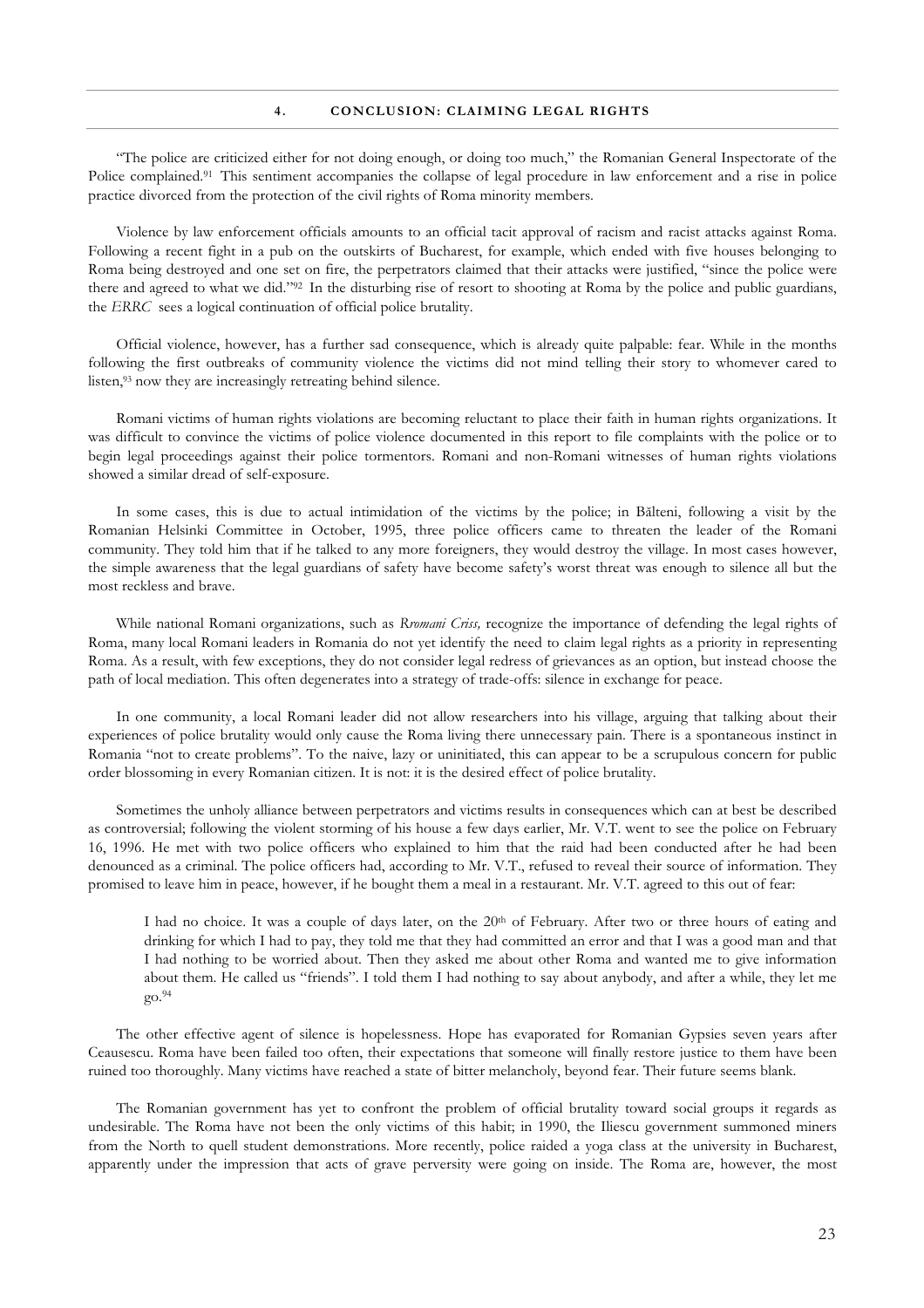frequent target of the large act of public force, and they are, despite the authorities' claims to the contrary, targeted on ethnic grounds; as yet no whole communities of ethnic Romanians have been turned out of their beds at 5:00 AM for trips to the police station.

The sudden rage at dawn has become the latest episode in the centuries-old journey of the Roma in Romania. This journey continues today in a way which is both old and new: "We stay here," they explain, "because we have no place to go." "We want to stay here," they add, "because we were born here."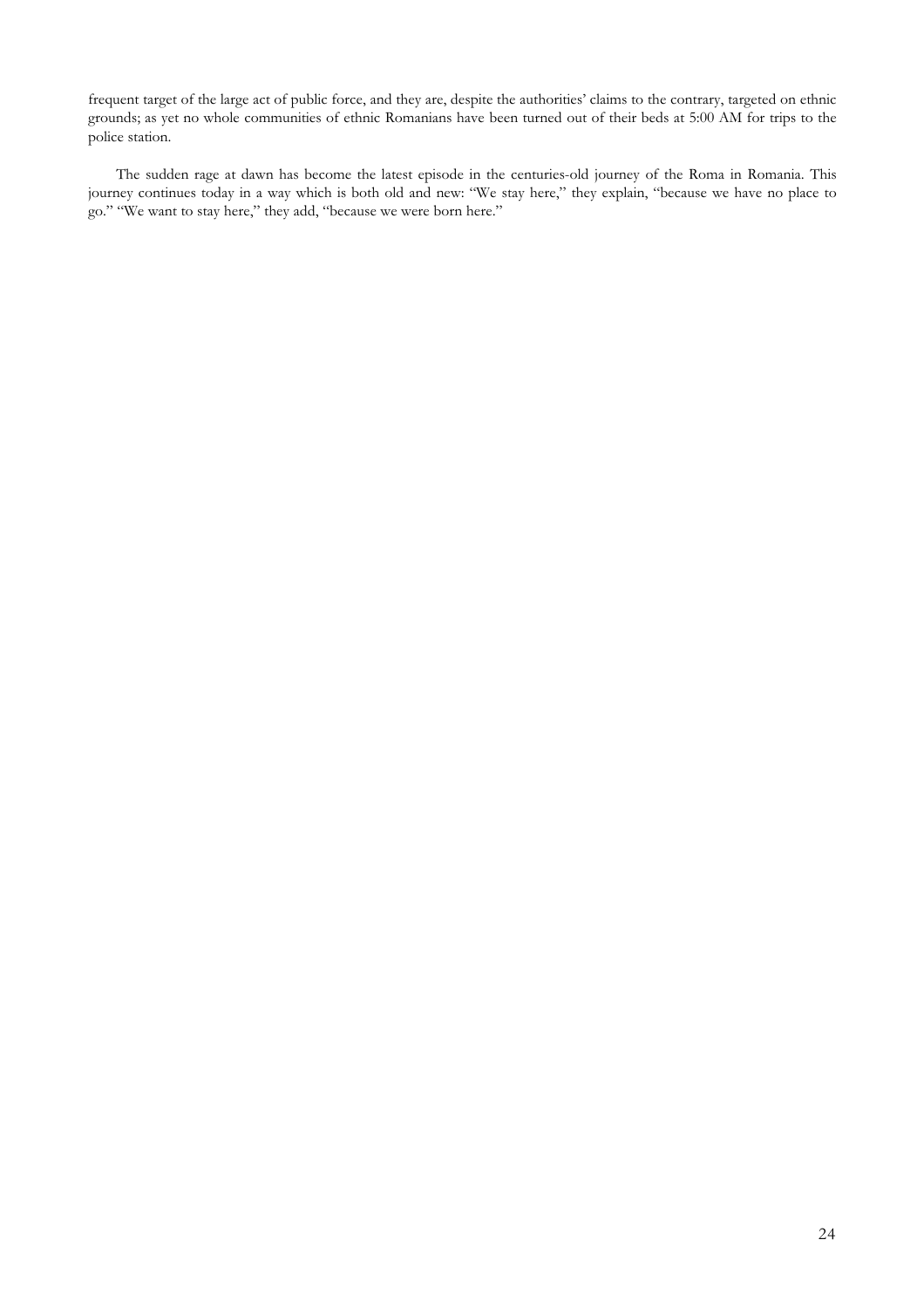#### $5.$ A JUST SETTLEMENT: RECOMMENDATIONS OF THE EUROPEAN ROMA RIGHTS CENTER TO THE ROMANIAN GOVERNMENT

The European Roma Rights Center regards the following points as critical for beginning the process of justice for Roma in Romania. The ERRC strongly urges the Romanian government to adopt all of the following policies:

- 1. Complete within a reasonable period of time all official investigations of incidents of alleged community violence against Roma which occurred during the period 1989-1994; bring to justice those persons responsible for offenses committed against Romani individuals and their property.
- 2. In cases in which this has not yet been done, open official investigation of all incidents of alleged community violence against Roma which occurred during the period 1989-1994; bring to justice those persons responsible for the offenses committed against Romani indivi-duals and their property.
- Provide financial support for the reconstruction of all Romani houses burned or demolished during the ethnically- $3.$ motivated attacks which took place in the period 1989-1994.
- 4. Take a clear stand against all cases of discriminatory policies by local authorities; this includes initiating positive measures against the arbitrary deviation from the intent of governmental decisions, against the blocking of the right of resettlement of Roma in their previous place of residence, as well as against the refusal to provide support and protection for such resettlement.
- 5. Clarify the purpose and methods of the police raids and ensure the strict legality of all police operations under Romanian law by introducing measures to improve oversight and accountability.
- 6. Undertake a critical review of all Romanian legislation regulating police behavior; initiate law reform in cases where domestic law contradicts international standards set down in the UN Code of Conduct for Law Enforcement Officials (1979) and the Basic Principles of its implementation adopted by ECOSOC in 1989, as well as in Resolution 690 (1979) of the Parliamentary Assembly of the Council of Europe: Declaration on the Police.
- 7. Investigate impartially all cases of alleged police misconduct mentioned in this report and in the reports of other human rights organizations; bring to justice those persons who have violated the law by exceeding their authority, or who have violated the rights of Romani individuals in the course of duty.
- 8. Develop a policy of employing more members of the Roma minority in the police force, as a strategy of building respect for and trust in the police in the Romani communities.
- 9. Develop, alone or in cooperation with non-governmental organizations, programs of legal and human rights training for law enforcement officials, with an emphasis on the protection of the legal rights of individuals belonging to the Roma minority.
- 10. Develop, alone or in cooperation with non-governmental organizations, programs to inform the members of the Romani communities about their legal rights.
- 11. Adopt measures aimed at facilitating access to justice by Roma; sponsor legal assistance projects aimed at providing legal services to disadvantaged groups such as Roma.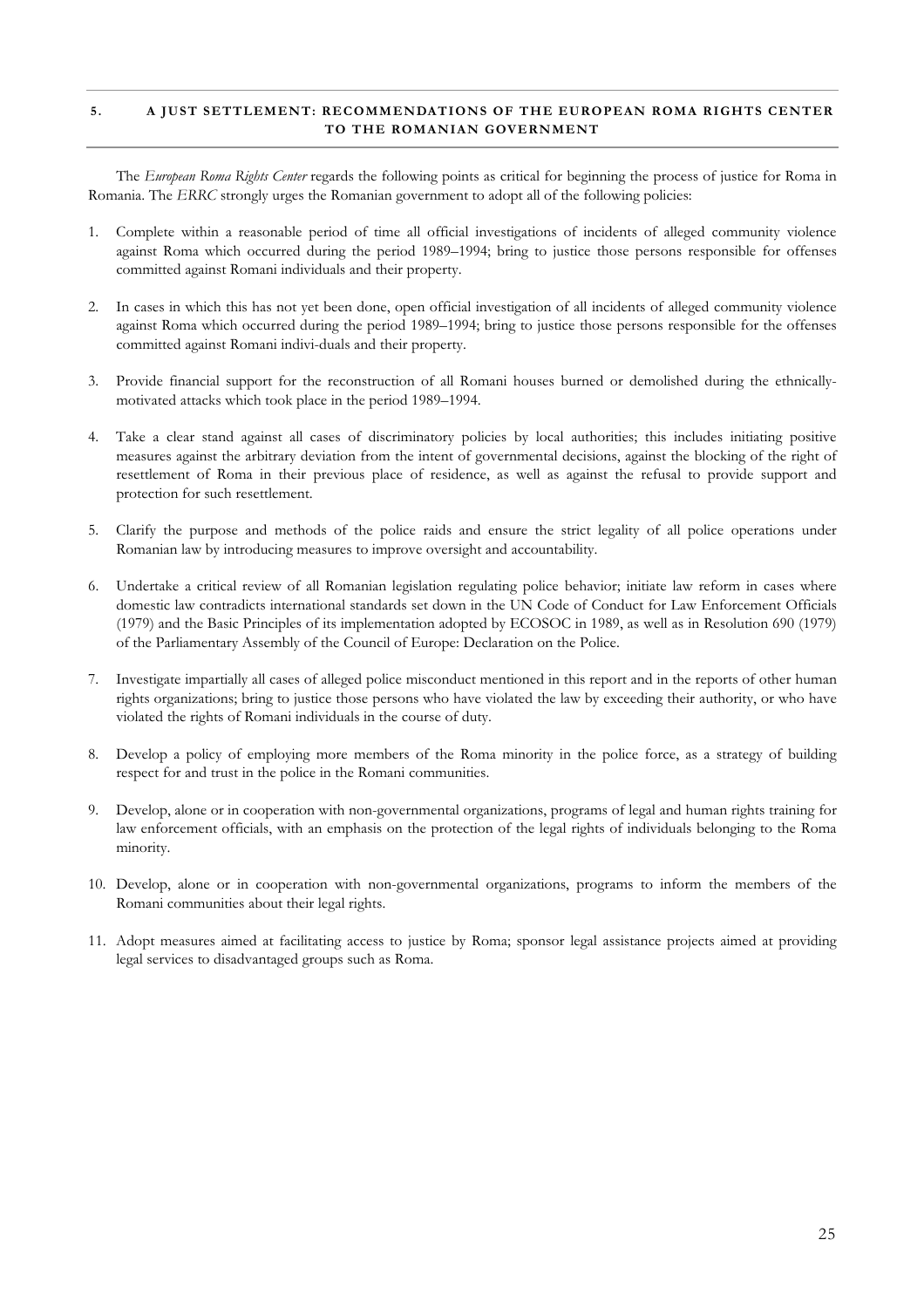#### 6. **BIBLIOGRAPHY**

Amnesty International, Romania: Broken Commitments to Human Rights, May 1995.

Amnesty International, "AI Concerns in Europe: January-June 1996", July 1996.

A.P.A.D.O., "Report on the legal status of the cases Casinul Nou and Plăiesii de Sus" (unpublished).

APADOR-CH, "Human Rights Developments in Romania. The Activities of the Romanian Helsinki Committee. 1995 Report", 1996.

Cohen, Stanley, Denial and Acknowledgement: The Impact of Information about Human Rights Violations, Jerusalem: Center for Human Rights, 1995.

FIDH (Fédération Internationale des Ligues des Droits de l'Homme), "Mission d'Enquête sur les suites judiciaires données aux meurtres, incendies et destructions de maisons appartenant à des Roms (Tziganes). 28 février-5 mars 1994", 1994.

Fonseca, Isabel, Bury Me Standing; The Gypsies and their Journey, New York: Alfred A. Knopf, 1996.

Helsinki Watch, Destroying Ethnic Identity: The Persecution of Gypsies in Romania, New York: Human Rights Watch, 1991.

HRW/Helsinki, Romania. Lynch Law: Violence Against Roma in Romania, Vol. 6, No. 17, November 1994.

Ministry of the Interior, Romanian General Inspectorate of the Police, Crime Prevention Department, "Mob Violence Prevention Programme", Romania, 1996.

Ministry of the Interior, Romanian General Inspectorate of the Police, Crime Prevention Department, "Note About the Activities Developed By the Police Unities for Preventing and Controlling Ethnic Conflicts", Romania, 1996.

Project on Ethnic Relations, Countering Anti-Roma Violence in Eastern Europe: The Snagov Conference and Related Efforts, Princeton: PER, 1994.

Rromani CRISS, "Violence Committed by Administrative Organs—Statements in the Romanian Press" (unpublished).

Ștefanescu, Manuela and Câmpeanu, Vera, "Report on the APADOR-CH Fact-Finding Mission to Hădăreni and Tîrgu-Mures (October 5-7, 1993)", 1993 (unpublished).

Stefanescu, Manuela and Stan, Valerian, "The Romanian Helsinki Committee Report on the Situation in Bălteni Village, Contesti, Dâmbovita", 1995 (unpublished).

Ștefanescu, Manuela and Stan, Valerian, "Raport asupra casului Familiei Vlad din Tîrgoviste", March 7, 1996 (unpublished).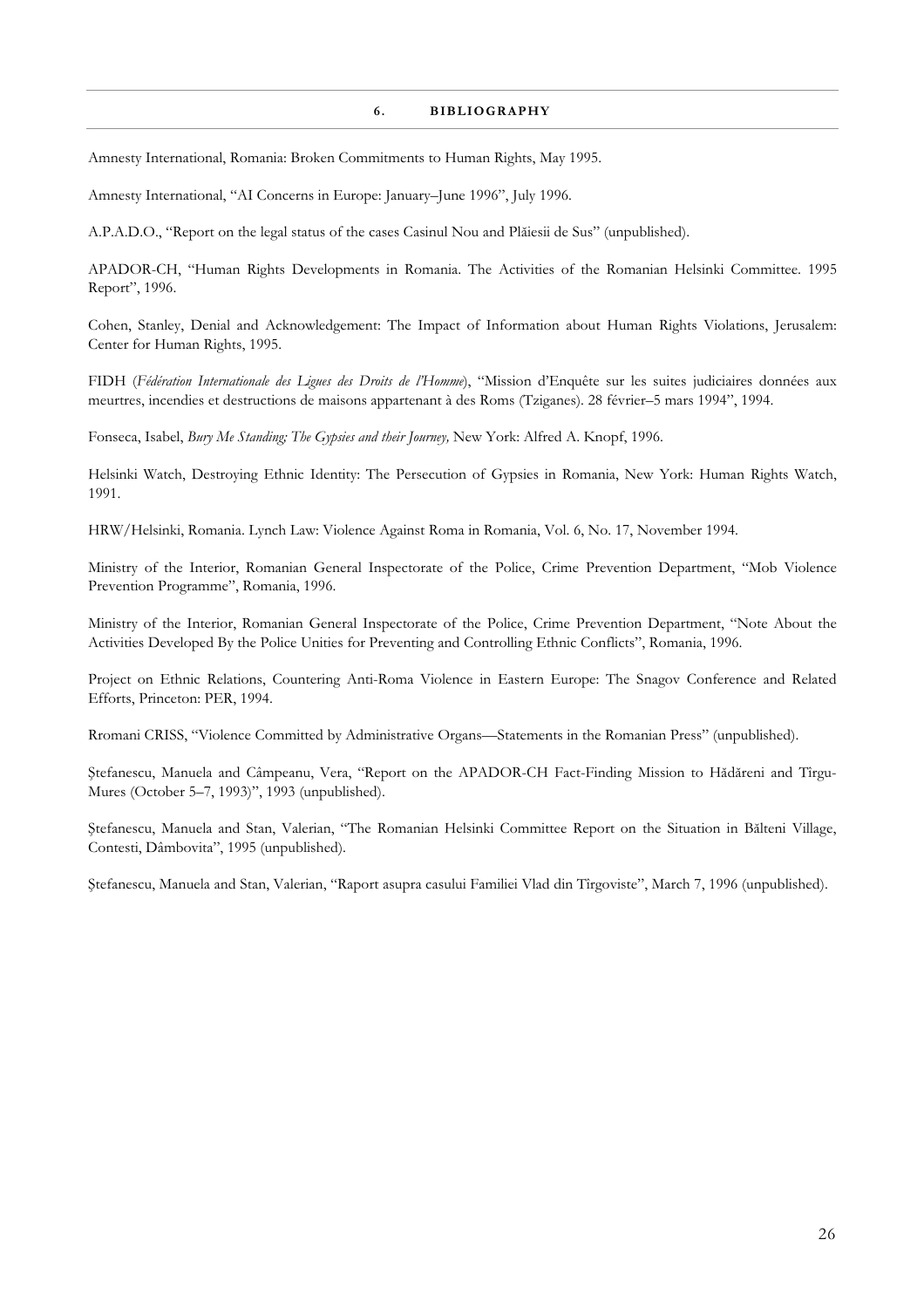## Appendix A.

Letter from mayor Gheorghe Găbudean to prefect Târu Gavrilă.<br/>  $\!95}$ 

## Appendix B.

Letter from the Military Prosecutor to the European Roma Rights Center.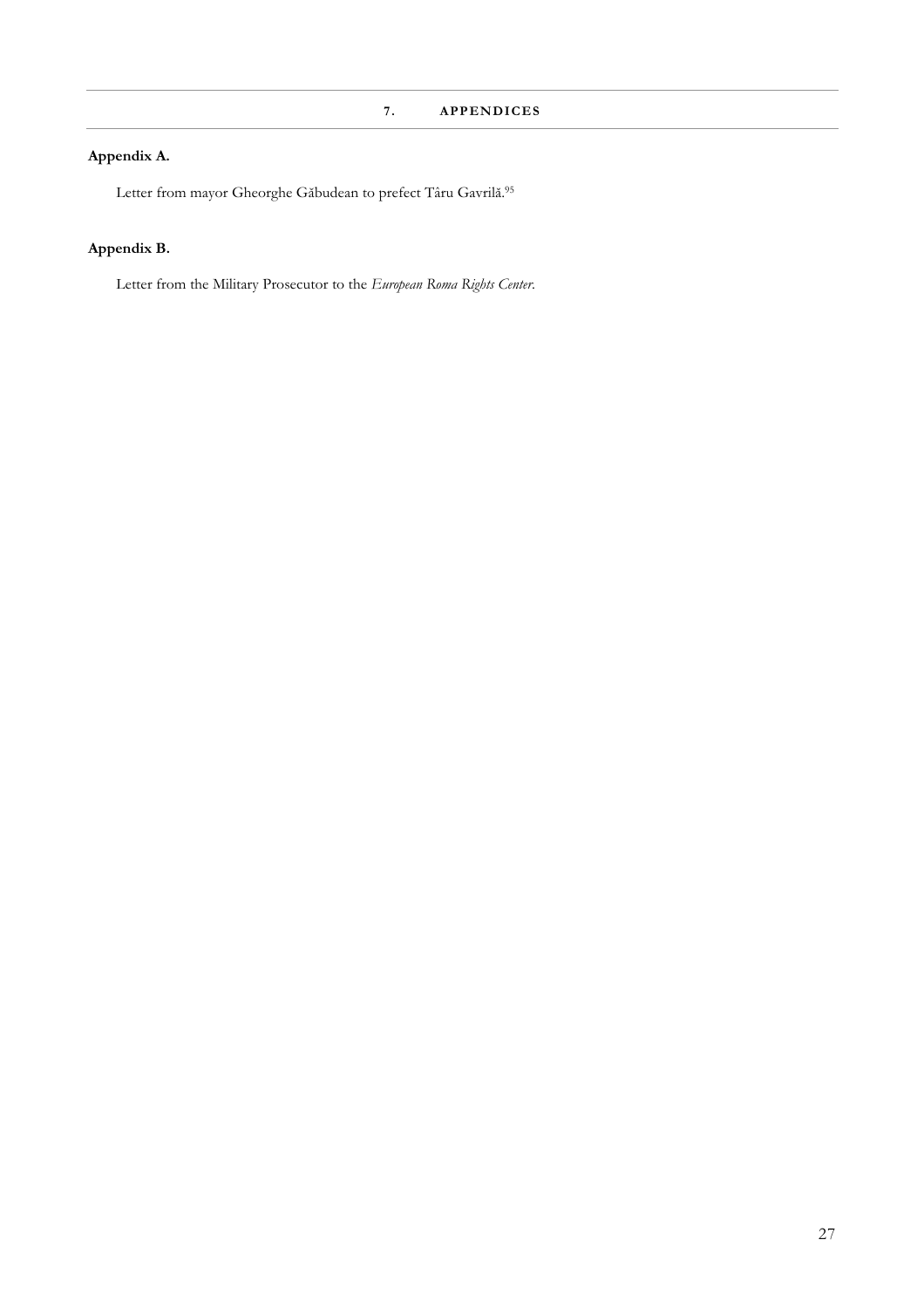#### **ENDNOTES**

- See for example Helsinki Watch, Destroying Ethnic Identity: The Persecution of Gypsies in Romania, New York: Human Rights  $1<sup>1</sup>$ Watch, 1991; HRW/Helsinki, Lynch Law: Violence Against Roma in Romania, Vol. 6, No. 17, November 1994; Amnesty International, Romania: Broken Commitments to Human Rights, May 1995, pp. 25-38.
- 2. In this report, the phrase "official violence" is used by the *European Roma Rights Center* to mean violence committed by law enforcement officials.
- 3. See Project on Ethnic Relations, Countering Anti-Roma Violence in Eastern Europe: The Snagov Conferences and Related Efforts, Princeton: PER, 1994. The PER report notes that in Western Europe in general, "Instead of recognizing Roma migration as a problem affecting all of Europe, there is a tendency to think of it as primarily a Romanian problem, due to the current demography of the Roma in the region" (p. 8).
- 4. On May 2, 1995, Reuters reported that the Romanian government had officially changed the name of its largest minority from "Roma" to "Tigan". Foreign Ministry spokesman Mircea Geoana explained at the time that the change was designed to bring Romania into line with terminology used by such organizations as the United Nations. A more likely explanation for the change is that the Romanian government was trying to avoid the similarity between the words "Roma" and "Romanian". The Romanian government's decision was, according to Romani leader Nicolae Gheorghe, "an insult" to Roma.
- 5. See Fonseca, Isabel, Bury My Standing: The Gypsies and Their Journey, New York: Alfred A. Knopf, 1996. On the wave of community violence against Romanian Roma in 1990–1993, see pp. 140–197.
- 6. The violent conflict in Hădăreni has been thoroughly investigated by the Romanian Helsinki Committee, Liga Pro Europa, Amnesty International, La Fédération Internationale des Ligues des Droits de l'Homme and HRW/Helsinki. For description of the conflict and its follow-up, see HRW/Helsinki (1994), op. cit., pp. 22-28; Amnesty International (1995), op. cit., pp. 28-31; Manuela Ștefanescu and Vera Câmpeanu, "Report on the APADOR-CH Fact-Finding Mission to Hădăreni and Tîrgu-Mures (October 5-7, 1993)" (unpublished); and FIDH (Fédération Internationale des Ligues des Droits de l'Homme), "Mission d'Enquete sur les suites judiciaires données aux meurtres, incendies et destructions de maisons appartenant ŕ des Roms (Tziganes), 28 février-5 mars 1994", 1994.
- 7. European Roma Rights Center interview with Manuela Ștefanescu, Vice President of the Romanian Helsinki Committee, March 19, 1996, Bucharest.
- 8. FIDH, op. cit., p. 12.
- 9. Chetani has had a new mayor and vice-mayor since the local elections in June 1996.
- 10. European Roma Rights Center interview with István Haller, Program Officer for Human Rights at the Liga Pro Europa, March 15, 1996, Brasov. The involvement of the vice-mayor in the conflict is also mentioned by FIDH in their report from 1994, p. 8 and 12.
- 11. Letter from mayor Gheorghe Găbudean to prefect Târu Gavrilă, provided to the European Roma Rights Center by István Haller, Program Officer for Human Rights at the Liga Pro Europa. See Appendix A.
- 12. Ibid.
- 13. European Roma Rights Center interview with István Haller, Program Officer for Human Rights at the Liga Pro Europa, June 11, 1996, Tîrgu-Mures.
- 14. Case file nr. 2395/P/1993. For descriptions of the conflict in Ogrezeni, see Helsinki Watch (1991), op. cit., pp. 62–64 and HRW/Helsinki (1994), op. cit., p. 15.
- 15. European Roma Rights Center interview with Neagu Brătianu, March 20, 1996, Bolintin Vale.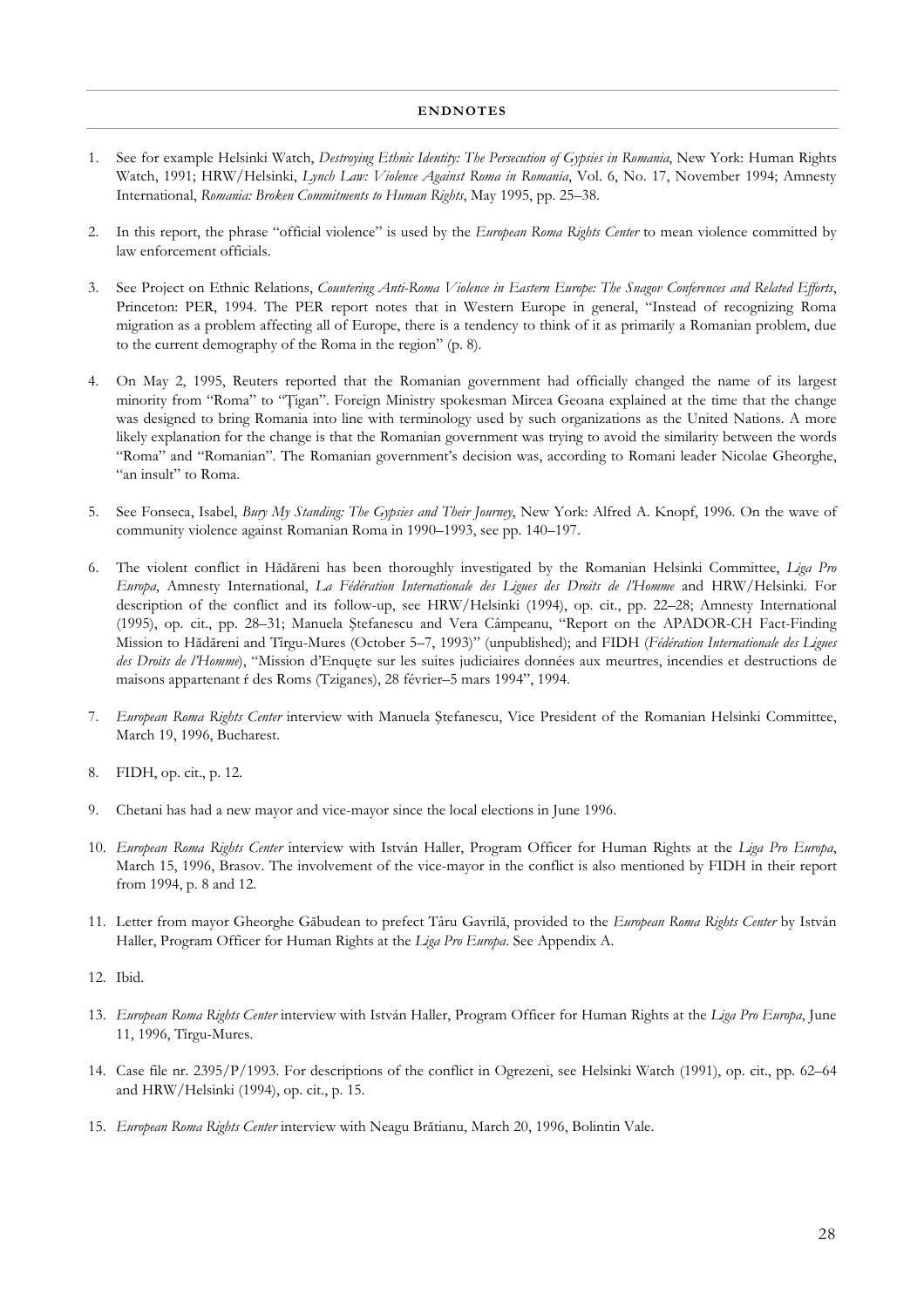- 16. European Roma Rights Center interview with Elena Pîroi, March 17, 1996, Bucharest.
- 17. Information provided by A.P.A.D.O., who also attended the hearing on March 20, 1996. The charges include illegal entry of a private domicile (Article 192 paragraph 2 of the Penal Code), destruction of private property (Article 217 paragraph 1, in conjunction with Art. 75 letter (a) of the Penal Code) and serious disturbance of peace (Article 321 paragraph 2, in conjunction with Article 41 paragraph 2 and Article 33 letter (a) of the Penal Code).
- 18. European Roma Rights Center interview with Dan-Sergiu Oprea, Lawyer and Coordinator of the Legal Defense Bureau within A.P.A.D.O., July 3, 1996, Budapest.
- 19. Information of the incident in Bâcu is provided in APADOR-CH, "Human Rights Developments in Romania; The Activities of the Romanian Helsinki Committee; 1995 Report", pp. 78-80 and in Amnesty International (1995), op. cit., pp. 34-36. For the Găiseni case, see HRW/Helsinki (1994), op. cit., p. 16.
- 20. Information provided by A.P.A.D.O. in July, 1996. The addition of "arson" is important from a procedural point of view; a simple "destruction of private property" requires that a complaint be filed, while a case where the charge is arson cannot be closed, even if a complaint is not filed or is withdrawn later.
- 21. For a description of the conflict, see Helsinki Watch (1991), op. cit., pp. 41–44 and HRW/Helsinki (1994), op. cit., pp. 10-11. According to information from A.P.A.D.O., the Court of Appeals in Brasov requested on March 14, 1996, that the case be forwarded to them. The case was then to be sent to the General Prosecutor's Office, but as of September 1996, it remains in Brasov.
- 22. For a description of the conflict, see HRW/Helsinki (1994), op. cit., p. 12.
- 23. A.P.A.D.O. report on the legal status of the cases Casinul Nou and Plăiesii de Sus (unpublished).
- 24. For a description of the conflict, see Helsinki Watch (1991), op. cit., pp. 66–73, and HRW/Helsinki (1994), op. cit., pp.  $16 - 17$ .
- 25. A.P.A.D.O. report on the legal status of the cases Casinul Nou and Plăiesii de Sus (unpublished).
- 26. For factual information of the incidents, see Helsinki Watch (1991), op. cit., and HRW/Helsinki (1994), op. cit.
- 27. English language version of "Mob Violence Prevention Programme" presentation paper given to the European Roma Rights Center by the General Inspectorate of the Police's Crime Prevention Department, March 27, 1996, Bucharest.
- 28. Local human rights and Roma organizations have noted the rising number of police raids in the country. The Romanian Helsinki Committee has investigated several recent incidents of forceful police action undertaken by law enforcement bodies against Roma, and told the ERRC that police raids have definitely increased in number during the last 12 months. Rromani CRISS, a Bucharest-based Romani non-governmental organization, has documentation of raids based on press reviews, and on July 18, 1996, they posted a statement on Romnet (an electronic mail list service dealing with issues related to Roma) denouncing the ever more frequent police abuses. A.P.A.D.O. held a seminar on March 15-16, 1996 to inform Romani associations about their project to provide legal assistance to Romani victims of human rights violations and, with their help, to select cases for litigation. While participating in this seminar, the ERRC observed that recent cases of human rights abuses against Roma listed to A.P.A.D.O. by the Roma participants were all police and gendarme raids.
- 29. European Roma Rights Center interview with Captain Ioaneta Vintileanu, the Romanian General Inspectorate of the Police, Department of Prevention, March 27, 1996, Bucharest.
- 30. The ERRCs research has shown, however, that raids have not been conducted against any ethnic group other than the Roma.
- 31. "Mob Violence Prevention Programme", op. cit.
- 32. "Mob Violence Prevention Programme", op. cit.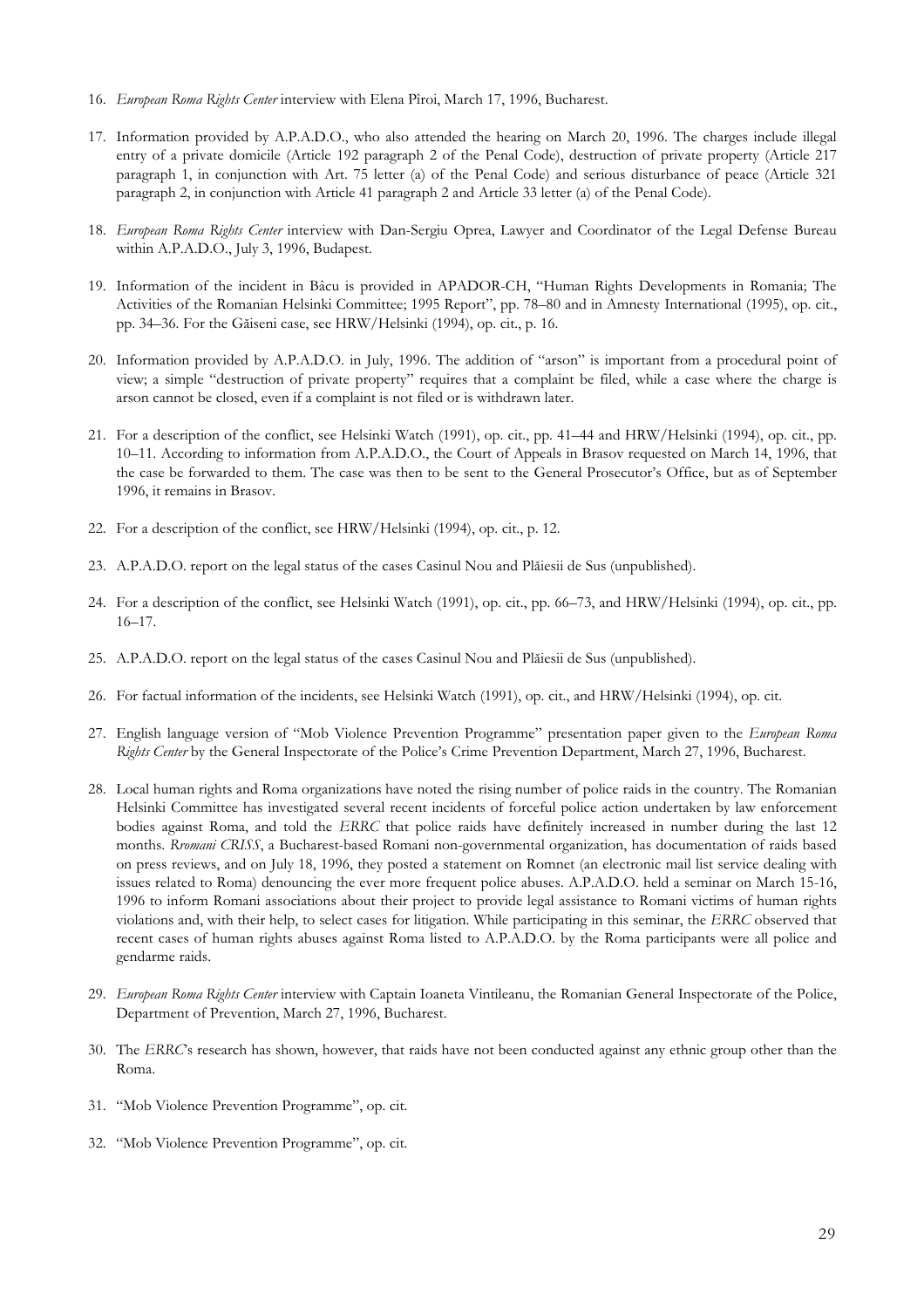- 33. Ministry of Interior, The General Inspectorate of the Police, "Note About the Activities Developed by the Police Unities for Preventing and Controlling Ethnic Conflicts" given to the ERRC in English language version by the General Inspectorate of the Police's Crime Prevention Department, March 27, 1996, Bucharest.
- 34. On human rights and the official use of euphemism, see Cohen, Stanley, Denial and Acknowledgment: The Impact of Information about Human Rights Violations, Jerusalem: Center for Human Rights, 1995, especially Chapter 2, "The Concept of Denial" and Chapter 5, "The Report: Counter-Claims and the Discourse of Official Denial". The Romanian discourse on the explanation of raids conforms to Cohen's notion of "implicatory denial"; according to Cohen, implicatory denial is the "what is happening is justified" response to the existence of state organized rights violations and can be recognized by phrases such as "we had to do it" and "there was no alternative" (p. 78).
- 35. European Roma Rights Center interview with I.F., June 6, 1996, Acîs. Where requested, or where the European Roma Rights Center believes that publicity can endanger the victim or witness, initials are used in the place of names. The ERRC keeps all names in its archive and can release them when the interests of justice so require.
- 36. European Roma Rights Center interview with Ferenc Patka, June 6, 1996, Acîs.
- 37. European Roma Rights Center interview with A.G., M.D. and R.G., June 6, 1996, Mihăieni.
- 38. European Roma Rights Center interview with Ferenc Patka, June 6, 1996, Acîs.
- 39. Eva Báthory, a journalist working for the Hungarian-language newspaper Friss Ujság in Satu Mare, collected testimonies from Roma. Friss Ujság later published her article on the incident, which is how the episode reached the public's attention.
- 40. European Roma Rights Center interview with Ferenc Patka, June 6, 1996, Acîs.
- 41. The chief of the Acîs police was replaced shortly after the incident, but it is unclear whether his removal—which, according to the interviewees, was in fact a promotion—has any connection with the raids.
- 42. Article 27 in the Constitution of Romania (official translation) and Article 16 in the Law nr. 26/1994 on the Organization and the Operation of the Romanian Police (unofficial translation).
- 43. Investigations made on behalf of the European Roma Rights Center by Éva Báthory in July 1996.
- 44. European Roma Rights Center interview with Mr. I.F., June 6, 1996, Acîs.
- 45. European Roma Rights Center interview with two young men, E.T. and I.B., March 17, 1996, Colentina, Bucharest.
- 46. Bucharest 7th District Police Department.
- 47. European Roma Rights Center interview with N.N. in Colentina, Bucharest on June 9, 1996.
- 48. European Roma Rights Center interview with M.S., June 9, 1996, Colentina.
- 49. European Roma Rights Center interview with A.T., June 9, 1996, Colentina.
- 50. European Roma Rights Center telephone interview with Fulbright Scholar Michelle Kelso, July 29, 1996.
- 51. European Roma Rights Center interview with Colonel Dumitru Gheorghe, chief of the District 7 Police Department, June 10, 1996, Bucharest.
- 52. European Roma Rights Center interview with C.K., June 8, 1996, Pata-Rât.
- 53. European Roma Rights Center interview with A.L., June 8, 1996, Pata-Rât.
- 54. European Roma Rights Center interview with Patrick de Briey, June 8, 1996, Cluj-Napoca.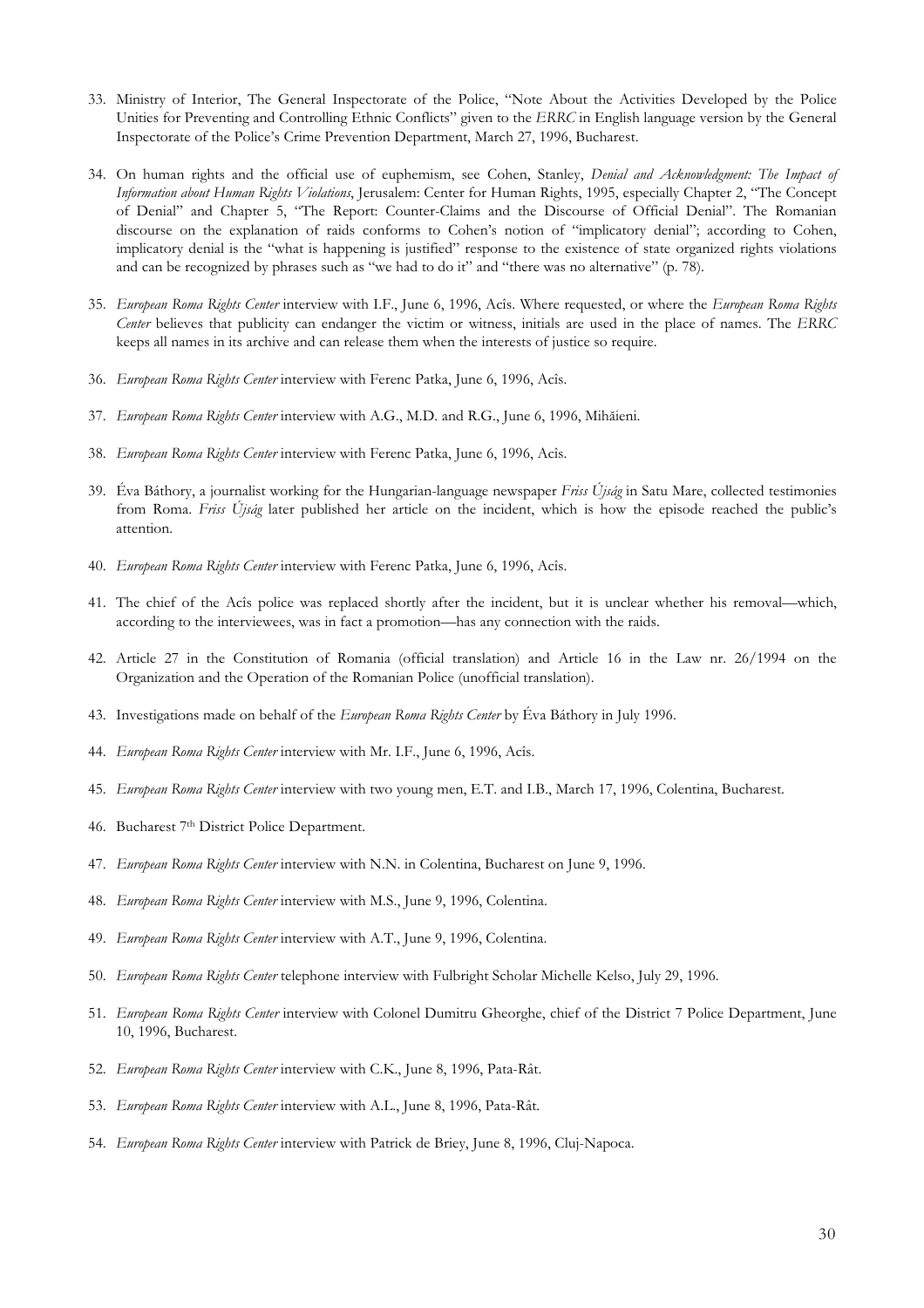- 55. Rromani CRISS, "Violence Committed by Administrative Organs—Statements in the Romanian Press".
- 56. European Roma Rights Center interview with S.K., June 8, 1996, Bontida.
- 57. European Roma Rights Center interview with A.B., June 8, 1996, Bontida.
- 58. See APADOR-CH (1995), op. cit., pp. 5-8. 59 Ibid. p. 22.
- 59. Ibid. p. 22
- 60. European Roma Rights Center interview with Iulian Vlad, March 25, 1996, Tirgoviste.
- 61. European Roma Rights Center interview with lawyer Dumitru Popa, March 25, 1996, Tîrgoviste.
- 62. Article 23(3) of the Romanian Constitution, according to which "detention may not exceed twenty-four hours."
- 63. European Roma Rights Center interview with Maria Vlad, March 25, 1996, Tîrgoviste.
- 64. European Roma Rights Center interviews with Colonel Ilie Bălănoiu, chief of the Dâmbovita County Police Inspectorate and Colonel Ciuperca, chief of police in Tîrgoviste, March 25, 1996, Tîrgoviste.
- 65. The Romanian Helsinki Committee's investigation of the case of Vlad family differs somewhat from ours. For RHC findings, see Manuela Ștefanescu and Valerian Stan, "Raport asupra casului Familiei Vlad din Tirgoviste", March 7, 1996 (unpublished).
- 66. See Amnesty International, "AI Concerns in Europe: January-June 1996", July 1996.
- 67. European Roma Rights Center interview with M.M., March 19, 1996, Bălteni.
- 68. "Silvic Technician"
- 69. European Roma Rights Center interview with Mr. Silviu Anason at the Silvicultural Inspectorate of Dâmbovita County, March 19, 1996, Răcari commune.
- 70. European Roma Rights Center interview with Colonel Ilie Bălănoiu, Chief of the Dâmbovita County Police Inspectorate, March 25, 1996, Tîrgoviste.
- 71. European Roma Rights Center interview with Mr. Florian Nicoară, First Prosecutor at the Dâmbovita County Prosecutor's Office, March 25, 1996, Tîrgoviste.
- 72. See APADO-CH (1995), op. cit., pp. 82–84, or, Manuela Ștefanescu and Valerian Stan, "The Romanian Helsinki Committee Report on the Situation in Bălteni Village, Contesti, Dâmbovita".
- 73. European Roma Rights Center interview with Manuela Ștefanescu, vice-president of the Romanian Helsinki Committee, March 19, 1996, Bucharest.
- 74. The law on police has been subjected to strong criticism by human rights organizations such as the Romanian Helsinki Committee, according to whom certain provisions contradict the Constitution and several international standards ratified by the country. See APADOR-CH (1995), op. cit., pp. 29–33.
- 75. Article 103 of the Romanian Penal Procedure Code. The Romanian Helsinki Committee has, however, pointed out that the following provisions render this guarantee void: "A search begun between 6:00 AM and 8:00 PM may continue during the night. The prosecutor may remove objects or documents and conduct domicile searches also during the night." The provisions also contradict the Romanian Constitution, since Article 27(4) states that "searches at night time shall be prohibited... except in case of *flagrante delicto.*"
- 76. Amnesty International (1996), op. cit.